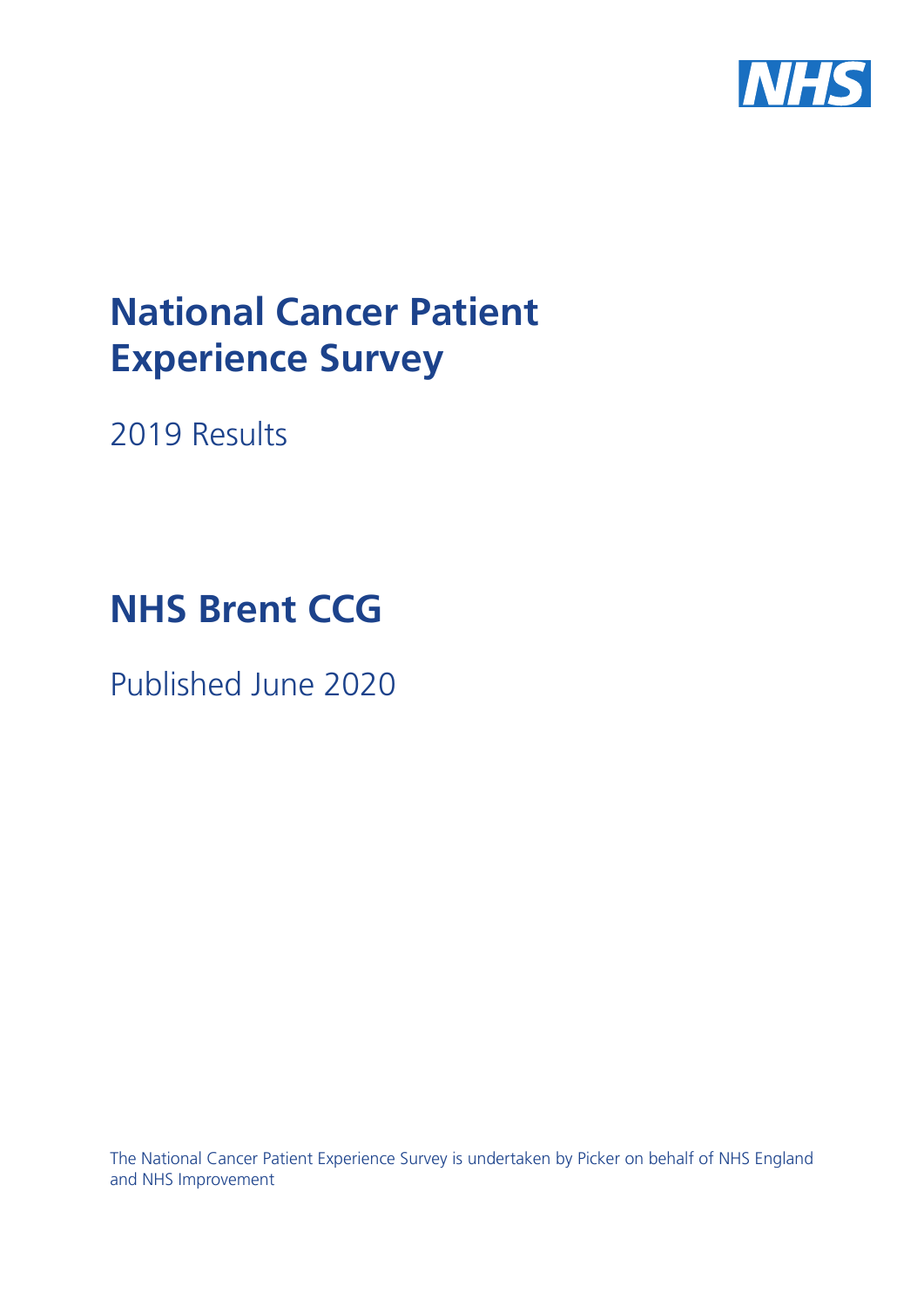### **Executive Summary** Case Mix Adjusted scores

### **Cancer Dashboard Questions**

The following seven questions are included in phase 1 of the Cancer Dashboard developed by Public Health England and NHS England:

Q61. Patient's average rating of care scored from very poor to very good

| 8.7                                                                                                               |  |
|-------------------------------------------------------------------------------------------------------------------|--|
|                                                                                                                   |  |
| $81\%$<br>Q18. Patient definitely involved as much as they wanted in decisions about care and treatment           |  |
| Q19. Patient given the name of a CNS who would support them through their treatment                               |  |
| Q20. Patient found it very or quite easy to contact their CNS                                                     |  |
| 88%<br>Q39. Patient always felt they were treated with respect and dignity while in hospital                      |  |
| Q41. Hospital staff told patient who to contact if worried about condition or treatment after<br>leaving hospital |  |
| Q55. General practice staff definitely did everything they could to support patient during<br>51%<br>treatment    |  |

### **Questions Outside Expected Range**

|                                                                             |            | Case Mix Adjusted Scores   |                            |                   |
|-----------------------------------------------------------------------------|------------|----------------------------|----------------------------|-------------------|
|                                                                             | 2019 Score | Lower<br>Expected<br>Range | Upper<br>Expected<br>Range | National<br>Score |
| Q27. Beforehand, patient had all the information needed about the operation | 100%       | 93%                        | 100%                       | 96%               |

|                                                                                                                   |            | Case Mix Adjusted Scores   |                            |                   |
|-------------------------------------------------------------------------------------------------------------------|------------|----------------------------|----------------------------|-------------------|
|                                                                                                                   | 2019 Score | Lower<br>Expected<br>Range | Upper<br>Expected<br>Range | National<br>Score |
| Q7. Test results explained in completely understandable way                                                       | 72%        | 74%                        | 86%                        | 80%               |
| Q11. Patient felt they were told sensitively that they had cancer                                                 | 81%        | 81%                        | 90%                        | 86%               |
| Q13. Patient given easy to understand written information about the type of cancer they<br>had                    | 64%        | 69%                        | 80%                        | 74%               |
| Q30. Hospital staff didn't talk in front of patient as if patient wasn't there                                    | 76%        | 77%                        | 90%                        | 84%               |
| Q35. All hospital staff asked patient what name they prefer to be called by                                       | 56%        | 60%                        | 81%                        | 71%               |
| Q41. Hospital staff told patient who to contact if worried about condition or treatment after<br>leaving hospital | 90%        | 90%                        | 99%                        | 94%               |
| Q55. General practice staff definitely did everything they could to support patient during<br>treatment           | 51%        | 51%                        | 66%                        | 58%               |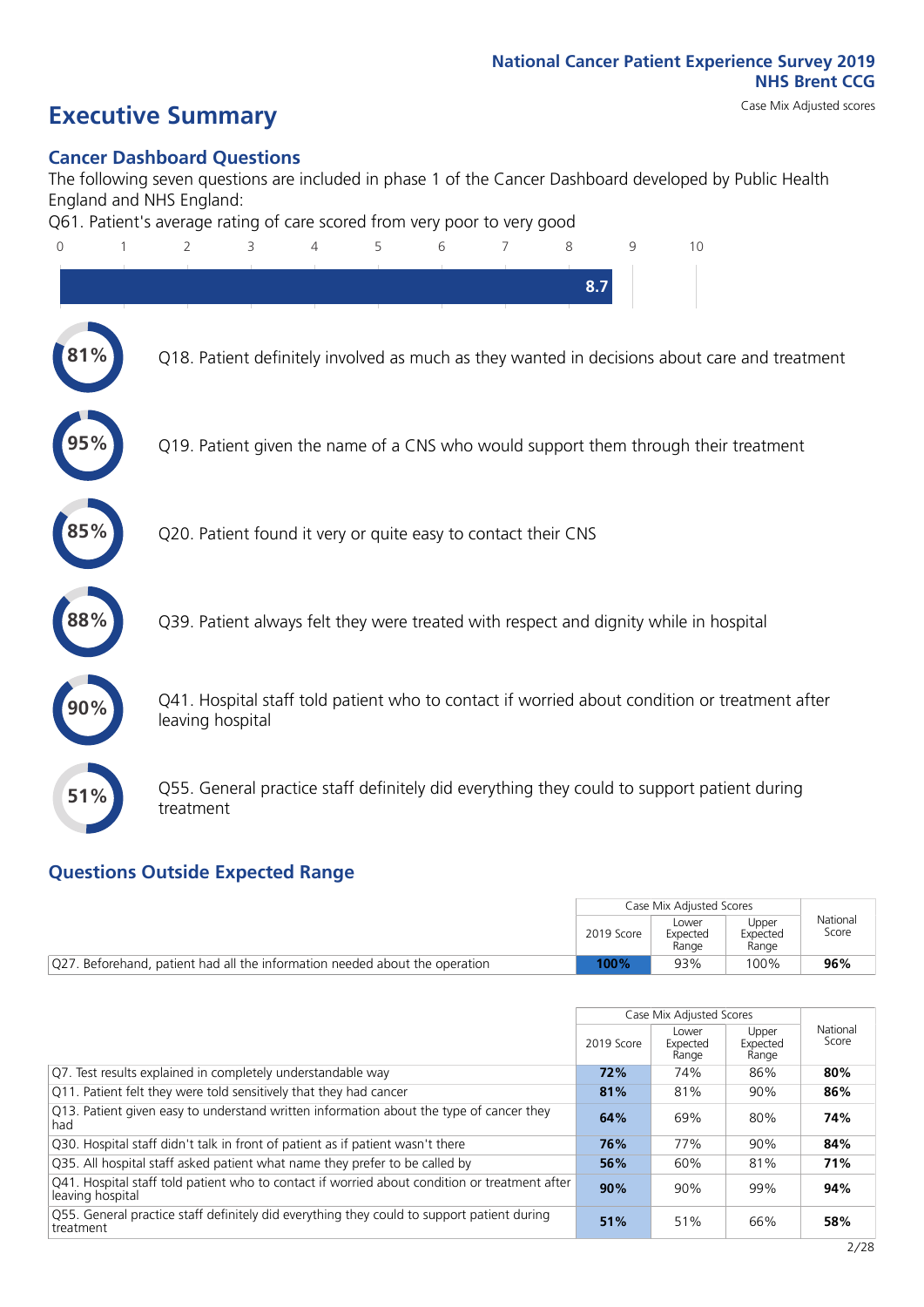|                                                                                                       |            | Case Mix Adjusted Scores   |                            |                   |
|-------------------------------------------------------------------------------------------------------|------------|----------------------------|----------------------------|-------------------|
|                                                                                                       | 2019 Score | Lower<br>Expected<br>Range | Upper<br>Expected<br>Range | National<br>Score |
| O59. Patient felt length of time for attending clinics and appointments for cancer was about<br>right | 60%        | 62%                        | 77%                        | 69%               |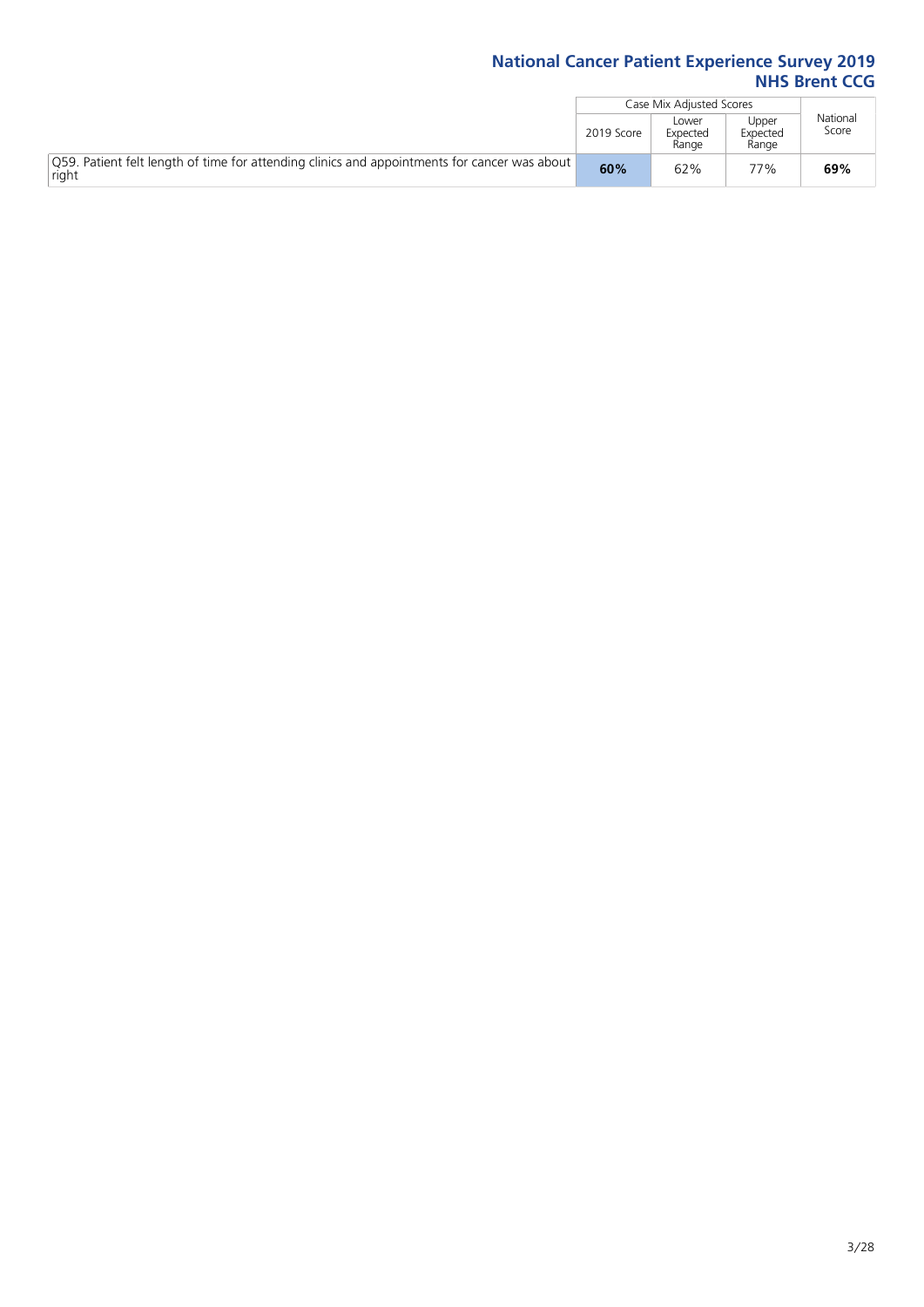### **Introduction**

The National Cancer Patient Experience Survey 2019 is the ninth iteration of the survey first undertaken in 2010. It has been designed to monitor national progress on cancer care; to provide information to drive local quality improvements; to assist commissioners and providers of cancer care; and to inform the work of the various charities and stakeholder groups supporting cancer patients.

The survey was overseen by a national Cancer Patient Experience Advisory Group. This Advisory Group set the principles and objectives of the survey programme and guided questionnaire development. The survey was commissioned and managed by NHS England. The survey provider, Picker, is responsible for designing, running and analysing the survey.

The 2019 survey involved 143 NHS Trusts. Out of 111,366 people, 67,858 people responded to the survey, yielding a response rate of 61%.

### **Methodology**

### **Eligibility, eldwork and survey methods**

The sample for the survey included all adult (aged 16 and over) NHS patients, with a confirmed primary diagnosis of cancer, discharged from an NHS Trust after an inpatient episode or day case attendance for cancer related treatment in the months of April, May and June 2019. The fieldwork for the survey was undertaken between December 2019 and March 2020.

As in the previous four years, the survey used a mixed mode methodology. Questionnaires were sent by post, with two reminders where necessary, but also included an option to complete the questionnaire online. A Freephone helpline and email was available for respondents to opt out, ask questions about the survey, enable them to complete their questionnaire over the phone and provide access to a translation and interpreting facility for those whose first language was not English.

### **Case-mix adjustment**

Both unadjusted and adjusted scores are presented in this report. Case-mix adjusted scores allows us to account for the impact that differing patient populations might have on results. By using the case-mix adjusted estimates we can obtain a greater understanding of how a CCG is performing given their patient population. The factors taken into account in this case-mix adjustment are gender, age, ethnic group, deprivation, and tumour group.

### **Scoring methodology**

Fifty-two questions from the questionnaire are scored as these questions relate directly to patient experience. For all but one question (Q61), scores are presented as the percentage of positive responses out of all scored responses. For Q61, respondents rate their overall care on a scale of 0 to 10, of which the average was calculated for this question's presented score. The percentages in this report have been rounded to the nearest percentage point. Therefore, in some cases the figures do not appear to add up to 100%.

### **Statistical significance**

In the reporting of 2019 results, appropriate statistical tests have been undertaken to identify unadjusted scores for which the change over time is 'statistically significant'. Thirty-seven scored questions in 2019 have been compared with those of 2018 and a statistically significant change between the two years has been reported where identified.

For the scored questions that are comparable beyond 2018, statistically significant change over the five years has also been reported where identified. A statistically significant difference means that the change in the result is very unlikely to have occurred by sampling variation.

### **Suppression**

#### **Question-level suppression**

For scores where the base size per question is  $<$ 21, the score will be suppressed and replaced with an asterisk (\*). The base size will include neutral response options.

### **Double suppression**

If any group within a particular sub-group breakdown (such as the tumour group breakdown) has <21 responses, then the figure for this particular group is suppressed and replaced with an asterisk (\*). If there is only one group within the sub-group breakdown that has <21 respondents, and is therefore suppressed, the group with the next lowest number of respondents is also supressed and replaced with an asterisk (\*) (regardless if it is greater than or less than 21).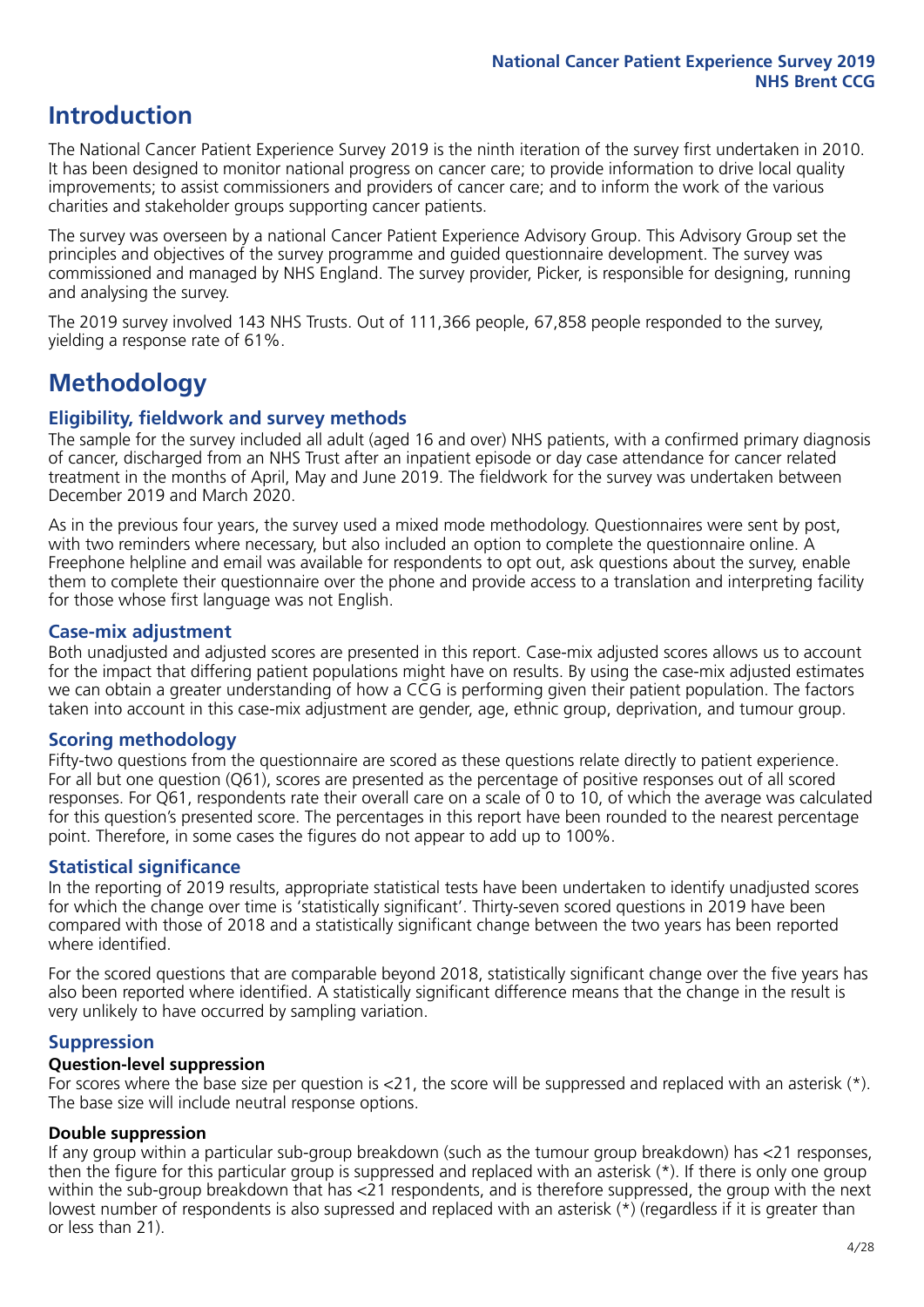### **Understanding the results**

This report shows how this CCG scored for each question in the survey, compared with national results and previous year's results. It is aimed at helping individual CCGs to understand their performance and identify areas for local improvement. Below is a description of the type of results presented within this report and how to understand them.

### **Expected range charts**

The expected range charts in this report show a bar with the lowest and highest score received for each question nationally. Within this bar, an expected range is given (in grey) and a black diamond represents the actual score for this CCG.

CCGs whose score is above the upper limit of the expected range (in the dark blue) are positive outliers, with a score statistically significantly higher than the national mean. This indicates that the CCG performs better than what CCGs of the same size and demographics are expected to perform. The opposite is true if the score is below the lower limit of the expected range (in the light blue); these are negative outliers. For scores within the expected range (in the grey), the score is what we would expect given the CCG's size and demographics.

### **Comparability tables**

The comparability tables show the 2018 and 2019 unadjusted scores for this CCG for each scored question. If there is a significant change from 2018 and 2019 or overall from 2015 to 2019, an arrow will be presented for the direction of change. The adjusted 2019 score will also be presented for each scored question along with the lower and upper expected range and national score. Scores above the upper limit of the expected range will be highlighted dark blue, scores below the lower limit of the expected range will be highlighted light blue, and scores within the lower and upper limit of the expected ranges will be highlighted grey.

### **Tumour type tables**

The tumour type tables show the unadjusted scores for each scored question for each of the 13 tumour groups. The national score for that tumour group is also shown. Unadjusted scores for the same tumour type across different CCGs may not be comparable, as they do not account for the impact that differing patient populations might have on results. Central nervous system is abbreviated as 'CNS' and lower gastrointestinal tract is abbreviated as 'LGT' throughout this report.

### **Year on year charts**

The year on year charts show five columns representing the unadjusted scores of the last five years (2015, 2016, 2017, 2018 and 2019) for each scored question.

#### **Notes on specific questions**

Following the development phase of the 2019 survey, several changes were made to the questionnaire. Six scored questions were amended (Q5, Q18, Q30, Q35, Q56 and Q60) and one non-scored question (Q29) was amended that impacted the comparability of questions Q30 to Q41. Of all questions changed or impacted by change, only Q60 is presented with historical comparisons; though the results should be interpreted with caution.

### **Unadjusted data and case-mix adjusted data**

Unadjusted data should be used to see the actual responses from patients relating to the CCG. Case-mix adjusted data, together with expected ranges, should be used to understand whether the results are significantly higher or lower than national results taking account of the patient mix.

### **Further information**

This research was carried out in accordance with the international standard for organisations conducting social research (accreditation to ISO20252:2012; certificate number GB08/74322). The 2019 survey data has been produced and published in line with the Code of Practice for Official Statistics.

For more information on the methodology, please see the Technical Document. It can be viewed along with the 2019 questionnaire and survey quidance on the website at [www.ncpes.co.uk](https://www.ncpes.co.uk/supporting-documents). For all other outputs at National, Trust, CCG and Cancer Alliance level, please see the PDF reports, Excel tables and dashboards at [www.ncpes.co.uk.](https://www.ncpes.co.uk/current-results)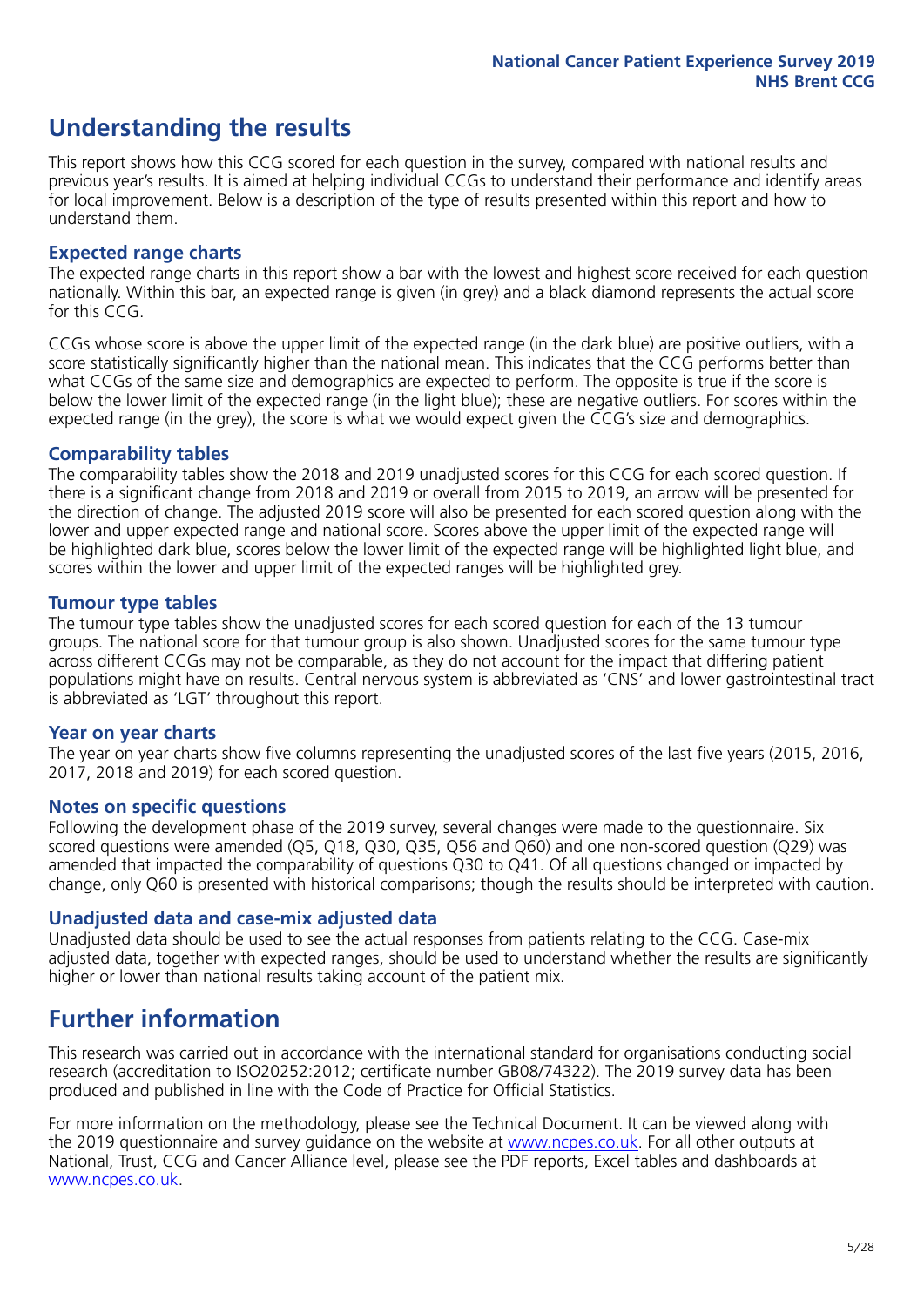### **Response Rate**

### **Overall Response Rate**

241 patients responded out of a total of 536 patients, resulting in a response rate of 45%.

|          | Sample Size | Adjusted<br>Sample | Completed | Response Rate |
|----------|-------------|--------------------|-----------|---------------|
| CCG.     | 586         | 536                | 241       | 45%           |
| National | 119.855     | 111.366            | 67.858    | 61%           |

### **Respondents by Survey Type**

|                            | Number of<br>Respondents |
|----------------------------|--------------------------|
| Online                     | 20                       |
| Paper                      | 221                      |
| Phone                      |                          |
| <b>Translation Service</b> |                          |

### **Respondents by Tumour Group**

|                      | Number of<br>Respondents |
|----------------------|--------------------------|
| Brain / CNS          | 3                        |
| <b>Breast</b>        | 47                       |
| Colorectal / LGT     | 34                       |
| Gynaecological       | 10                       |
| Haematological       | 40                       |
| <b>Head and Neck</b> | 9                        |
| Lung                 | 15                       |
| Prostate             | 26                       |
| Sarcoma              | Ω                        |
| Skin                 | $\mathcal{P}$            |
| <b>Upper Gastro</b>  | 8                        |
| Urological           | 1 <sub>3</sub>           |
| Other                | 34                       |

### **Respondents by Age and Gender**

Respondents year of birth has been used to determine age. This information has been amalgamated into 8 age bands. The age and gender distribution for the CCG was as follows:

|        | Age 16-24 | Age 25-34 | Age 35-44 | Age 45-54 | Age 55-64 | Age 65-74 | Age 75-84   | Age 85+ | Total |
|--------|-----------|-----------|-----------|-----------|-----------|-----------|-------------|---------|-------|
| Male   |           |           |           |           | 33        | 32        | 29          |         | 115   |
| Female |           |           | 14        | 21        | 28        | 34        | $\sim$<br>∠ |         | 126   |
| Total  |           |           | 18        | 32        | 61        | 66        | 50          |         | 241   |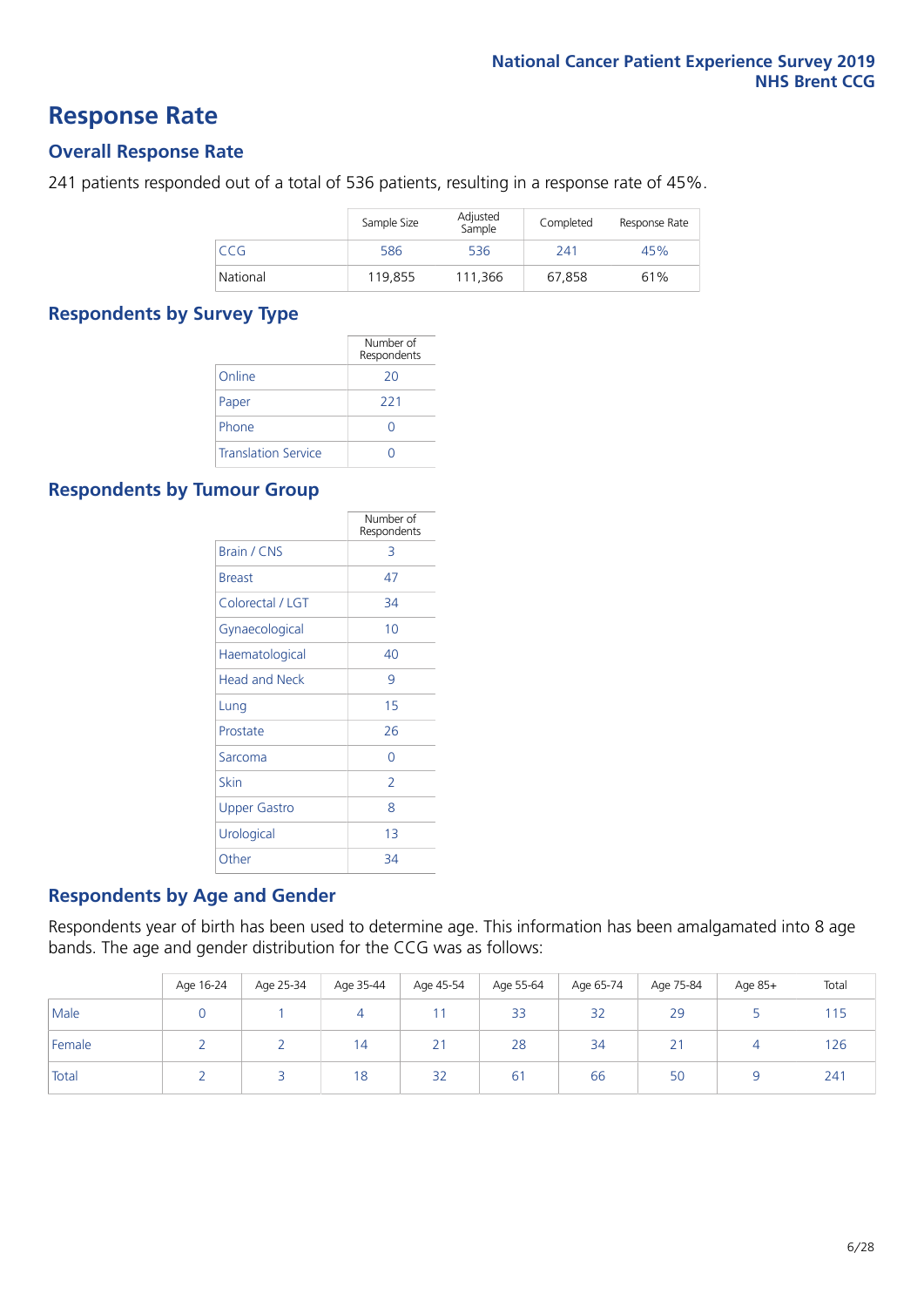# **Expected Range Charts**

| Lower Expected Range<br>Average                                                                                                                                                                                                                                                                                                                                                                                                                                                                                             |       |     | Upper Expected Range |     |     |            |            |                   | Case Mix Adjusted Score |                 |
|-----------------------------------------------------------------------------------------------------------------------------------------------------------------------------------------------------------------------------------------------------------------------------------------------------------------------------------------------------------------------------------------------------------------------------------------------------------------------------------------------------------------------------|-------|-----|----------------------|-----|-----|------------|------------|-------------------|-------------------------|-----------------|
| <b>SEEING YOUR GP</b><br>Q1. Saw GP once or twice before being told they needed to go to<br>hospital<br>Q2. Patient thought they were seen as soon as necessary                                                                                                                                                                                                                                                                                                                                                             | $0\%$ | 10% | 20%                  | 30% | 40% | 50%        | 60%        | 70%<br>75%        | 80%<br>81%              | 90% 100%        |
| <b>DIAGNOSTIC TESTS</b><br>Q5. Received all the information needed about the test<br>Q6. The length of time waiting for the test to be done was about<br>right<br>Q7. Test results explained in completely understandable way                                                                                                                                                                                                                                                                                               | 0%    | 10% | 20%                  | 30% | 40% | 50%        | 60%        | 70%<br>72%        | 80%<br>85%              | 90% 100%<br>98% |
| <b>FINDING OUT WHAT WAS WRONG WITH YOU</b><br>Q10. Patient told they could bring a family member or friend when<br>first told they had cancer<br>Q11. Patient felt they were told sensitively that they had cancer<br>Q12. Patient completely understood the explanation of what was<br>wrong<br>Q13. Patient given easy to understand written information about<br>the type of cancer they had                                                                                                                             | 0%    | 10% | 20%                  | 30% | 40% | 50%        | 60%<br>64% | 70%<br>71%<br>70% | 80%<br>90%<br>81%       | 100%            |
| <b>DECIDING THE BEST TREATMENT FOR YOU</b><br>Q14. Patient felt that treatment options were completely explained<br>Q15. Patient felt possible side effects were definitely explained in<br>an understandable way<br>Q16. Patient definitely given practical advice and support in dealing<br>with side effects of treatment<br>Q17. Patient definitely told about side effects that could affect<br>them in the future<br>Q18. Patient definitely involved as much as they wanted in<br>decisions about care and treatment | 0%    | 10% | 20%                  | 30% | 40% | 50%<br>52% | 60%        | 70%<br>77%<br>67% | 80%<br>86%<br>81%       | 90% 100%        |
| <b>CLINICAL NURSE SPECIALIST (CNS)</b><br>Q19. Patient given the name of a CNS who would support them<br>through their treatment<br>Q20. Patient found it very or quite easy to contact their CNS<br>Q21. Patient got understandable answers to important questions<br>all or most of the time                                                                                                                                                                                                                              | 0%    | 10% | 20%                  | 30% | 40% | 50%        | 60%        | 70% 80%           | 85%<br>87%              | 90% 100%<br>95% |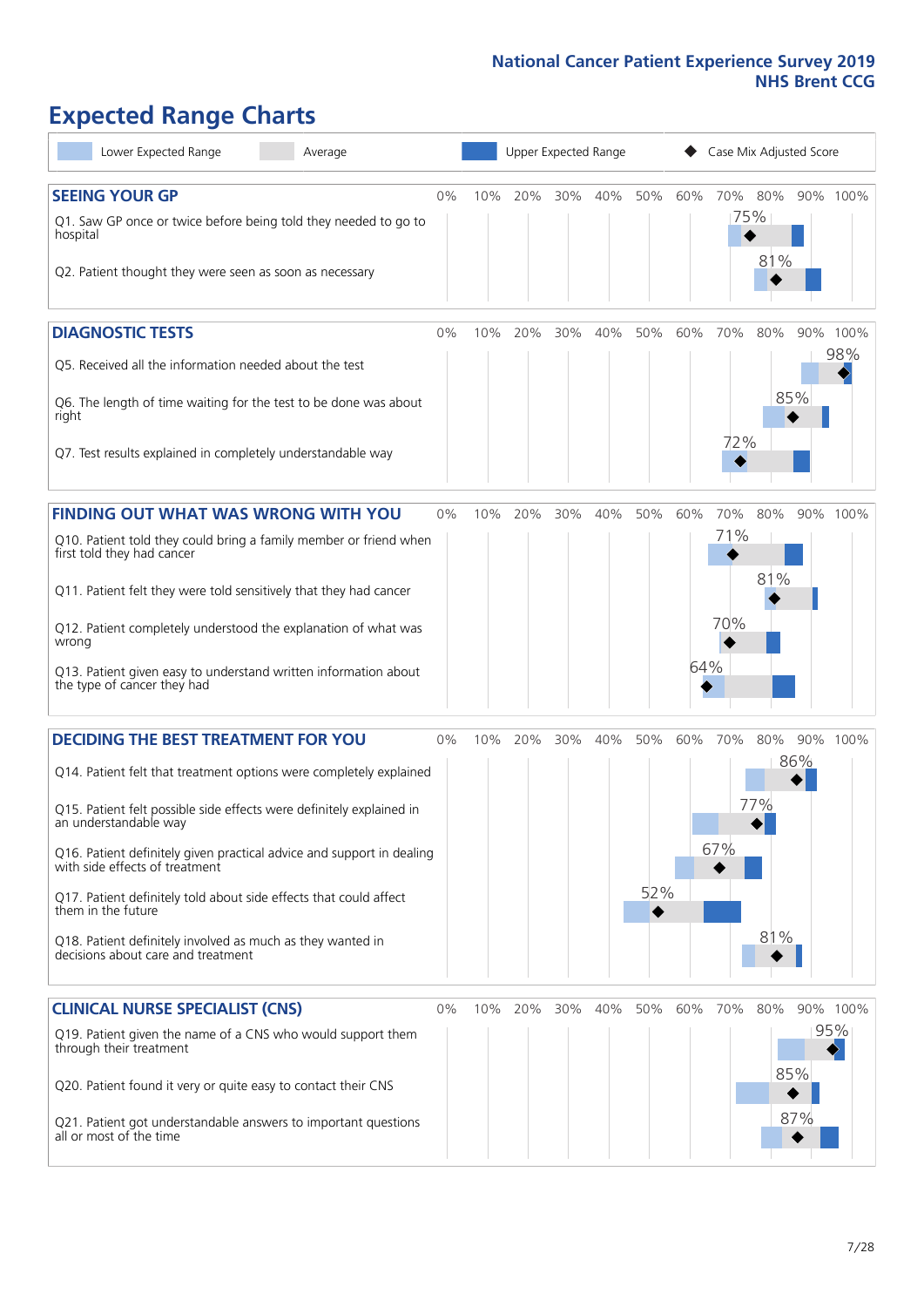### **Expected Range Charts**

| Lower Expected Range<br>Average                                                                                                                                                                                 |    | Upper Expected Range |     |     |     |     |     | Case Mix Adjusted Score |                   |                  |  |
|-----------------------------------------------------------------------------------------------------------------------------------------------------------------------------------------------------------------|----|----------------------|-----|-----|-----|-----|-----|-------------------------|-------------------|------------------|--|
| <b>SUPPORT FOR PEOPLE WITH CANCER</b><br>Q22. Hospital staff gave information about support or self-help<br>groups for people with cancer<br>Q23. Hospital staff discussed or gave information about the impact | 0% | 10%                  | 20% | 30% | 40% | 50% | 60% | 70%                     | 80%<br>86%<br>83% | 90% 100%         |  |
| cancer could have on day to day activities<br>Q24. Hospital staff gave information on getting financial help or<br>possible benefits<br>Q25. Hospital staff told patient they could get free prescriptions      |    |                      |     |     |     |     | 62% |                         | 84%               |                  |  |
| <b>OPERATIONS</b>                                                                                                                                                                                               | 0% | 10%                  | 20% | 30% | 40% | 50% | 60% | 70%                     | 80%               | 90% 100%<br>100% |  |
| Q27. Beforehand, patient had all the information needed about the<br>operation<br>Q28. Afterwards, staff completely explained how operation had<br>gone in understandable way                                   |    |                      |     |     |     |     |     |                         | 86%               |                  |  |
| <b>HOSPITAL CARE AS AN INPATIENT</b>                                                                                                                                                                            | 0% | 10%                  | 20% | 30% | 40% | 50% | 60% | 70%                     | 80%               | 90% 100%         |  |
| Q30. Hospital staff didn't talk in front of patient as if patient wasn't<br>there                                                                                                                               |    |                      |     |     |     |     |     |                         | 76%               |                  |  |
| Q31. Patient had confidence and trust in all doctors treating them                                                                                                                                              |    |                      |     |     |     |     |     |                         | 84%               |                  |  |
| Q32. Patient's family or someone close definitely felt able to talk to<br>a doctor                                                                                                                              |    |                      |     |     |     |     |     | 71%                     |                   |                  |  |
| Q33. Patient had confidence and trust in all the ward nurses<br>treating them                                                                                                                                   |    |                      |     |     |     |     |     | 67%                     |                   |                  |  |
| Q34. Patient thought there were always or nearly always enough<br>nurses on duty to care for them                                                                                                               |    |                      |     |     |     |     | 63% |                         |                   |                  |  |
| Q35. All hospital staff asked patient what name they prefer to be<br>called by                                                                                                                                  |    |                      |     |     |     |     | 56% |                         |                   |                  |  |
| Q36. Patient always given enough privacy when discussing<br>condition or treatment                                                                                                                              |    |                      |     |     |     |     |     |                         | 82%               |                  |  |
| Q37. Patient definitely found hospital staff to discuss worries or<br>fears during their inpatient visit                                                                                                        |    |                      |     |     | 44% |     |     |                         |                   |                  |  |
| Q38. Hospital staff definitely did everything they could to help<br>control pain                                                                                                                                |    |                      |     |     |     |     |     |                         | 83%               |                  |  |
| Q39. Patient always felt they were treated with respect and dignity<br>while in hospital                                                                                                                        |    |                      |     |     |     |     |     |                         | 88%               |                  |  |
| Q40. Patient given clear written information about what should or<br>should not do after leaving hospital                                                                                                       |    |                      |     |     |     |     |     |                         | 83%               |                  |  |
| Q41. Hospital staff told patient who to contact if worried about<br>condition or treatment after leaving hospital                                                                                               |    |                      |     |     |     |     |     |                         | 90%               |                  |  |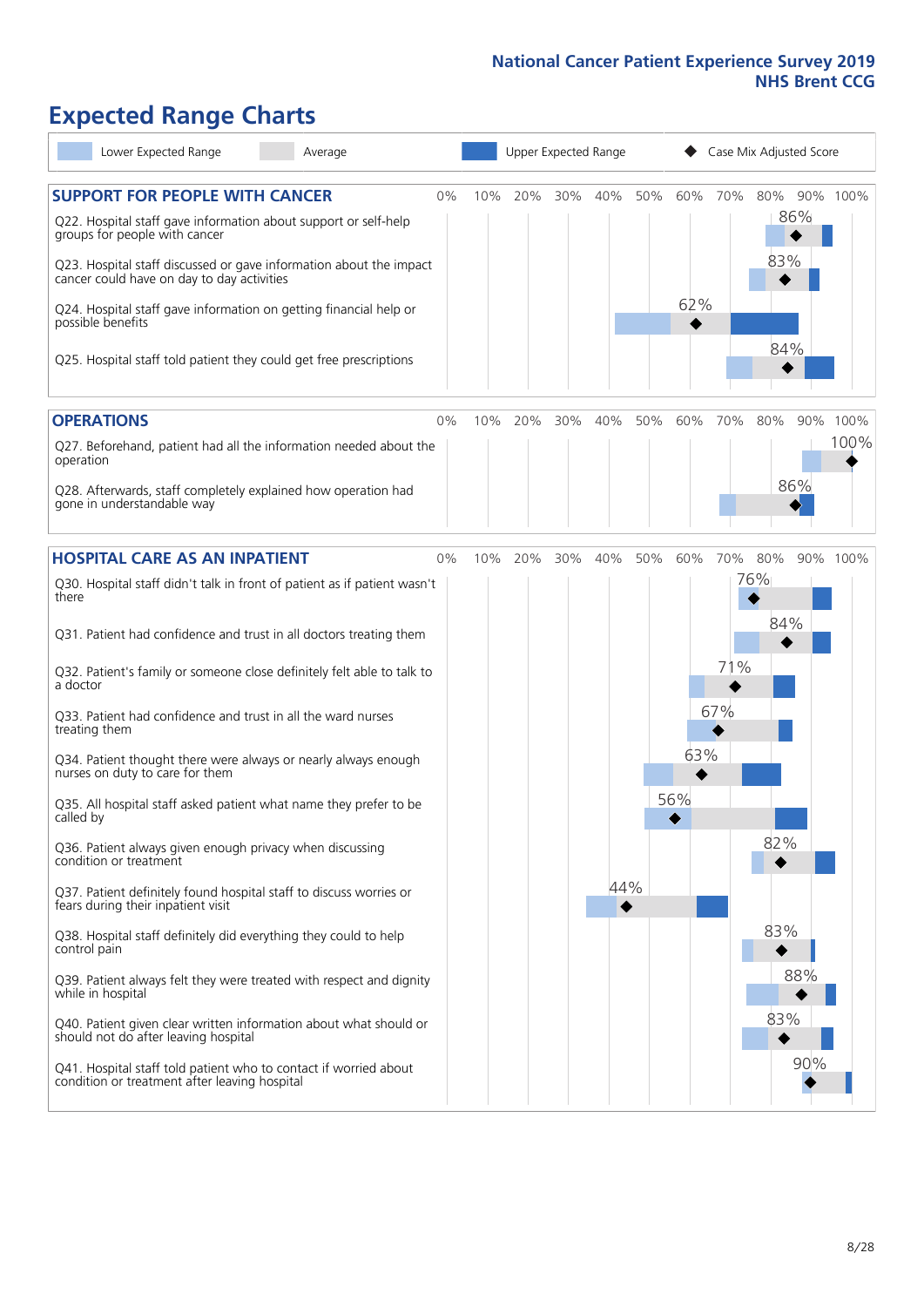## **Expected Range Charts**

| Lower Expected Range<br>Average                                                                                                                                                                                                                                                                                                                                                                                                                             |    | Upper Expected Range |     |     |                   |            |            | Case Mix Adjusted Score |            |                                    |                 |
|-------------------------------------------------------------------------------------------------------------------------------------------------------------------------------------------------------------------------------------------------------------------------------------------------------------------------------------------------------------------------------------------------------------------------------------------------------------|----|----------------------|-----|-----|-------------------|------------|------------|-------------------------|------------|------------------------------------|-----------------|
| <b>HOSPITAL CARE AS A DAY PATIENT / OUTPATIENT 0%</b><br>Q43. Patient definitely found hospital staff to discuss worries or<br>fears during their outpatient or day case visit<br>Q44. Cancer doctor had the right documents at patient's last<br>outpatient appointment<br>Q46. Beforehand patient completely had all information needed                                                                                                                   |    | 10%                  | 20% | 30% | 40%               | 50%        | 60%        | 70%<br>71%              | 80%<br>84% |                                    | 90% 100%<br>95% |
| about radiotherapy treatment<br>Q47. Patient completely given understandable information about<br>whether radiotherapy was working<br>Q49. Beforehand patient completely had all information needed<br>about chemotherapy treatment<br>Q50. Patient given enough information about whether<br>chemotherapy was working in a completely understandable way                                                                                                   |    |                      |     |     |                   |            | 64%<br>64% |                         |            | 85%                                |                 |
| <b>HOME CARE AND SUPPORT</b><br>Q51. Hospital staff definitely gave family or someone close all the<br>information needed to help care at home<br>Q52. Patient definitely given enough support from health or social<br>services during treatment<br>Q53. Patient definitely given enough support from health or social<br>services after treatment                                                                                                         | 0% | 10%                  | 20% | 30% | 40%<br>45%<br>42% | 50%<br>54% | 60%        | 70%                     | 80%        |                                    | 90% 100%        |
| <b>CARE FROM YOUR GENERAL PRACTICE</b><br>Q54. GP given enough information about patient's condition and<br>treatment<br>Q55. General practice staff definitely did everything they could to<br>support patient during treatment                                                                                                                                                                                                                            | 0% | 10%                  | 20% | 30% | 40%               | 50%<br>51% | 60%        | 70%                     | 80%        | 93%                                | 90% 100%        |
| <b>YOUR OVERALL NHS CARE</b><br>Q56. Different people treating and caring for patient always work<br>well together to give best possible care<br>Q57. Patient given a care plan<br>Q58. Overall the administration of care was good or very good<br>Q59. Patient felt length of time for attending clinics and<br>appointments for cancer was about right<br>Q60. Someone discussed with patient whether they would like to<br>take part in cancer research | 0% | 10%                  | 20% | 30% | 40%<br>41%<br>39% | 50%        | 60%<br>60% | 70%<br>71%              | 80%        | 88%                                | 90% 100%        |
| Q61. Patient's average rating of care scored from very poor to very<br>good                                                                                                                                                                                                                                                                                                                                                                                 | 0  |                      | 2   | 3   | 4                 | 5          | 6          | 7                       | 8          | $\overline{Q}$<br>8.7 <sub>1</sub> | 10              |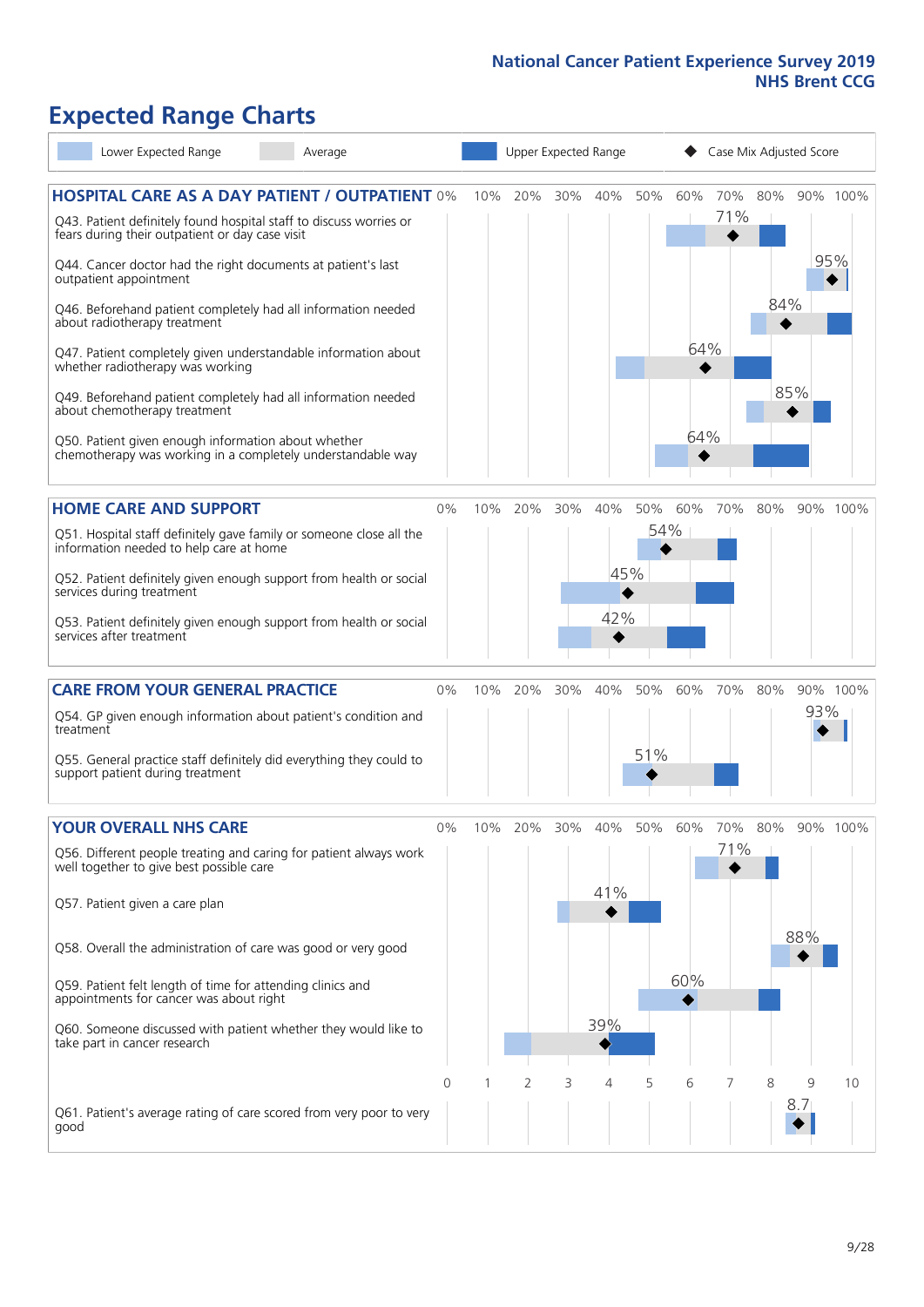### **Comparability Tables**

\* Indicates where a score has been suppressed because there are less than 21 responses.

\*\* No score available for 2018.

or  $\blacktriangledown$  $\blacktriangle$ 

Change 2018-2019: Indicates where 2019 score is significantly higher or lower than 2018 score Change Overall: Indicates significant change overall (2015, 2016, 2017, 2018 and 2019).

Adjusted Score below Lower Expected Range Adjusted Score between Upper and Lower Expected Ranges Adjusted Score above Upper

Expected Range

|                                                                             |           |               | Unadjusted Scores |               |                                |                   |               | Case Mix Adjusted Scores |                                     |                   |  |  |
|-----------------------------------------------------------------------------|-----------|---------------|-------------------|---------------|--------------------------------|-------------------|---------------|--------------------------|-------------------------------------|-------------------|--|--|
|                                                                             | 2018<br>n | 2018<br>Score | 2019<br>n.        | 2019<br>Score | <b>Change</b><br>2018-<br>2019 | Change<br>Overall | 2019<br>Score | Lower<br>Range           | Upper<br>Expected Expected<br>Range | National<br>Score |  |  |
| <b>SEEING YOUR GP</b>                                                       |           |               |                   |               |                                |                   |               |                          |                                     |                   |  |  |
| Q1. Saw GP once or twice before being told they needed to go<br>to hospital | 176       | 68%           | 164               | 69%           |                                |                   | 75%           | 73%                      | 85%                                 | 79%               |  |  |
| Q2. Patient thought they were seen as soon as necessary                     | 244       | 75%           | 231               | 78%           |                                |                   | 81%           | 79%                      | 89%                                 | 84%               |  |  |
|                                                                             |           |               |                   |               |                                |                   |               |                          |                                     |                   |  |  |
| <b>DIAGNOSTIC TESTS</b>                                                     |           |               |                   |               |                                |                   |               |                          |                                     |                   |  |  |
| O5. Received all the information needed about the test                      | $**$      | $***$         | 181               | 97%           |                                |                   | 98%           | 92%                      | 98%                                 | 95%               |  |  |
| Q6. The length of time waiting for the test to be done was<br>ahout right   | 206       | 82%           | 191               | 82%           |                                |                   | 85%           | 83%                      | 93%                                 | 88%               |  |  |

about right <sup>206</sup> **82%** <sup>191</sup> **82% 85%** 83% 93% **88%** Q7. Test results explained in completely understandable way 204 **74%** 191 **67% 72%** 74% 86% **80%**

| <b>FINDING OUT WHAT WAS WRONG WITH YOU</b>                                                      |     |     |     |     |     |     |     |     |
|-------------------------------------------------------------------------------------------------|-----|-----|-----|-----|-----|-----|-----|-----|
| Q10. Patient told they could bring a family member or friend<br>when first told they had cancer | 223 | 75% | 221 | 71% | 71% | 70% | 83% | 77% |
| Q11. Patient felt they were told sensitively that they had cancer                               | 248 | 83% | 235 | 81% | 81% | 81% | 90% | 86% |
| Q12. Patient completely understood the explanation of what<br>was wrong                         | 249 | 72% | 234 | 67% | 70% | 68% | 79% | 73% |
| Q13. Patient given easy to understand written information<br>about the type of cancer they had  | 227 | 70% | 211 | 61% | 64% | 69% | 80% | 74% |

| <b>DECIDING THE BEST TREATMENT FOR YOU</b>                                                              |      |     |     |     |     |     |     |     |
|---------------------------------------------------------------------------------------------------------|------|-----|-----|-----|-----|-----|-----|-----|
| Q14. Patient felt that treatment options were completely<br>explained                                   | 225  | 78% | 210 | 85% | 86% | 78% | 88% | 83% |
| Q15. Patient felt possible side effects were definitely explained<br>in an understandable way           | 239  | 71% | 227 | 76% | 77% | 67% | 79% | 73% |
| Q16. Patient definitely given practical advice and support in<br>dealing with side effects of treatment | 241  | 62% | 222 | 67% | 67% | 61% | 73% | 67% |
| Q17. Patient definitely told about side effects that could affect<br>them in the future                 | 225  | 57% | 215 | 54% | 52% | 50% | 63% | 57% |
| Q18. Patient definitely involved as much as they wanted in<br>decisions about care and treatment        | $**$ | **  | 230 | 78% | 81% | 76% | 86% | 81% |

| <b>CLINICAL NURSE SPECIALIST (CNS)</b>                                                    |     |     |     |     |  |     |     |     |     |
|-------------------------------------------------------------------------------------------|-----|-----|-----|-----|--|-----|-----|-----|-----|
| [Q19] Patient given the name of a CNS who would support them<br>through their treatment   | 238 | 95% | 226 | 95% |  | 95% | 88% | 96% | 92% |
| Q20. Patient found it very or quite easy to contact their CNS                             | 213 | 76% | 193 | 83% |  | 85% | 80% | 90% | 85% |
| Q21. Patient got understandable answers to important<br>questions all or most of the time | 204 | 80% | 185 | 83% |  | 87% | 83% | 92% | 87% |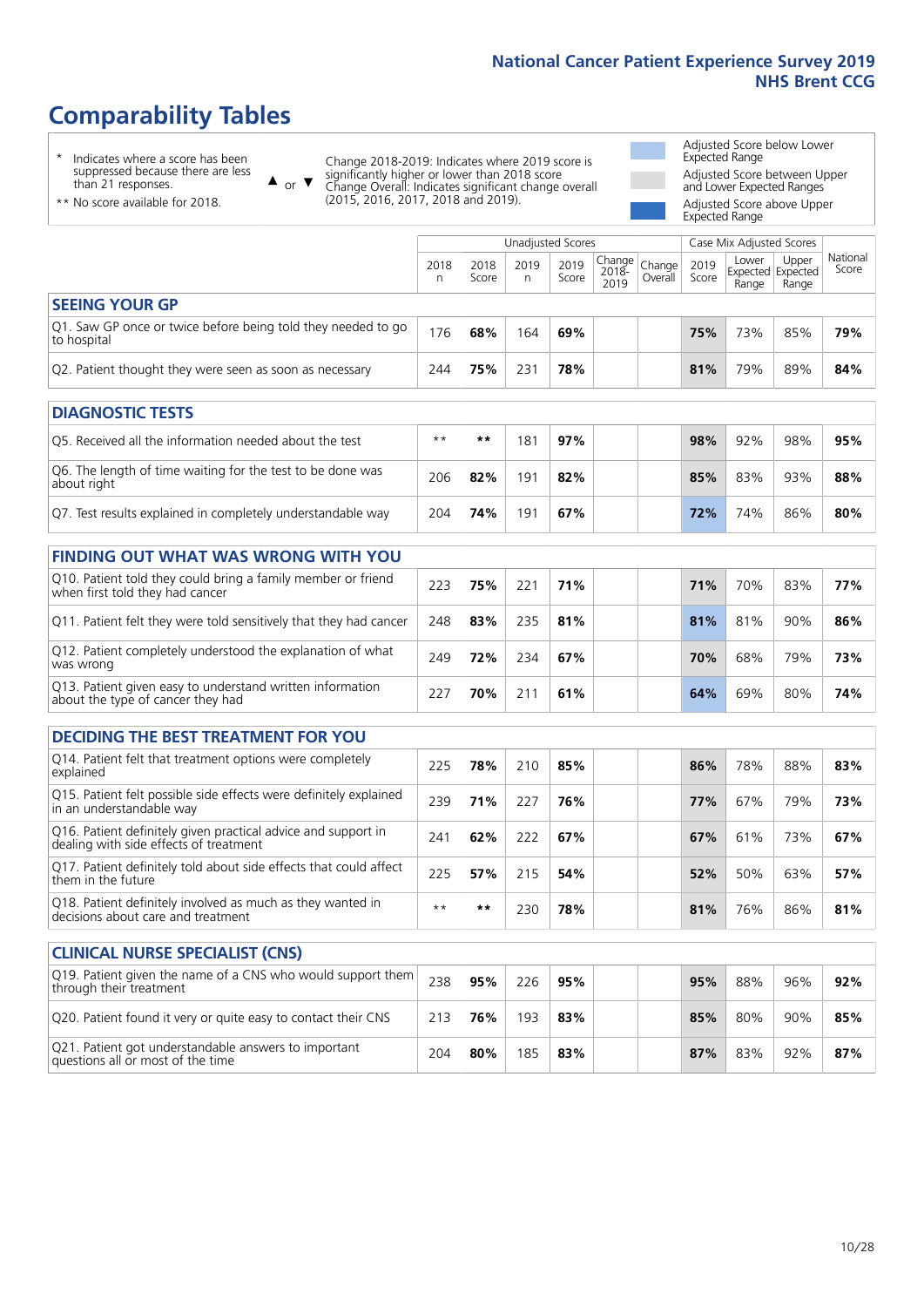### **Comparability Tables**

\* Indicates where a score has been suppressed because there are less than 21 responses.

\*\* No score available for 2018.

 $\triangle$  or  $\nabla$ 

Change 2018-2019: Indicates where 2019 score is significantly higher or lower than 2018 score Change Overall: Indicates significant change overall (2015, 2016, 2017, 2018 and 2019).

Adjusted Score below Lower Expected Range Adjusted Score between Upper and Lower Expected Ranges Adjusted Score above Upper Expected Range

|                                                                                                                   |              |               |            | <b>Unadjusted Scores</b> |                         |                   |               | Case Mix Adjusted Scores            |                |                   |
|-------------------------------------------------------------------------------------------------------------------|--------------|---------------|------------|--------------------------|-------------------------|-------------------|---------------|-------------------------------------|----------------|-------------------|
|                                                                                                                   | 2018<br>n    | 2018<br>Score | 2019<br>n. | 2019<br>Score            | Change<br>2018-<br>2019 | Change<br>Overall | 2019<br>Score | Lower<br>Expected Expected<br>Range | Upper<br>Range | National<br>Score |
| <b>SUPPORT FOR PEOPLE WITH CANCER</b>                                                                             |              |               |            |                          |                         |                   |               |                                     |                |                   |
| Q22. Hospital staff gave information about support or self-help<br>groups for people with cancer                  | 200          | 84%           | 187        | 85%                      |                         |                   | 86%           | 83%                                 | 93%            | 88%               |
| Q23. Hospital staff discussed or gave information about the<br>impact cancer could have on day to day activities  | 187          | 83%           | 178        | 83%                      |                         |                   | 83%           | 79%                                 | 89%            | 84%               |
| Q24. Hospital staff gave information on getting financial help or<br>possible benefits                            | 156          | 62%           | 168        | 61%                      |                         |                   | 62%           | 55%                                 | 70%            | 63%               |
| Q25. Hospital staff told patient they could get free prescriptions                                                | 163          | 80%           | 137        | 84%                      |                         |                   | 84%           | 76%                                 | 88%            | 82%               |
| <b>OPERATIONS</b>                                                                                                 |              |               |            |                          |                         |                   |               |                                     |                |                   |
| Q27. Beforehand, patient had all the information needed about<br>the operation                                    | 125          | 93%           | 103        | 100%                     |                         |                   | 100%          | 93%                                 | 100%           | 96%               |
| Q28. Afterwards, staff completely explained how operation had<br>gone in understandable way                       | 124          | 73%           | 103        | 84%                      |                         |                   | 86%           | 71%                                 | 87%            | 79%               |
| <b>HOSPITAL CARE AS AN INPATIENT</b>                                                                              |              |               |            |                          |                         |                   |               |                                     |                |                   |
| Q30. Hospital staff didn't talk in front of patient as if patient<br>wasn't there                                 | $\star\star$ | $***$         | 116        | 70%                      |                         |                   | 76%           | 77%                                 | 90%            | 84%               |
| Q31. Patient had confidence and trust in all doctors treating<br>them                                             | $* *$        | **            | 122        | 83%                      |                         |                   | 84%           | 77%                                 | 90%            | 84%               |
| Q32. Patient's family or someone close definitely felt able to talk<br>to a doctor                                | $\star\star$ | **            | 107        | 72%                      |                         |                   | 71%           | 64%                                 | 81%            | 72%               |
| Q33. Patient had confidence and trust in all the ward nurses<br>treating them                                     | $* *$        | **            | 121        | 66%                      |                         |                   | 67%           | 66%                                 | 82%            | 74%               |
| Q34. Patient thought there were always or nearly always<br>enough nurses on duty to care for them                 | $* *$        | $***$         | 121        | 61%                      |                         |                   | 63%           | 56%                                 | 73%            | 64%               |
| Q35. All hospital staff asked patient what name they prefer to<br>be called by                                    | $**$         | **            | 117        | 54%                      |                         |                   | 56%           | 60%                                 | 81%            | 71%               |
| Q36. Patient always given enough privacy when discussing<br>condition or treatment                                | $\star\star$ | $***$         | 121        | 83%                      |                         |                   | 82%           | 78%                                 | 91%            | 85%               |
| Q37. Patient definitely found hospital staff to discuss worries or<br>fears during their inpatient visit          | $**$         | **            | 98         | 44%                      |                         |                   | 44%           | 42%                                 | 62%            | 52%               |
| Q38. Hospital staff definitely did everything they could to help<br>control pain                                  | $\star\star$ | $***$         | 108        | 80%                      |                         |                   | 83%           | 76%                                 | 90%            | 83%               |
| Q39. Patient always felt they were treated with respect and<br>dignity while in hospital                          | $* *$        | **            | 119        | 87%                      |                         |                   | 88%           | 82%                                 | 94%            | 88%               |
| Q40. Patient given clear written information about what should<br>or should not do after leaving hospital         | $* *$        | **            | 109        | 83%                      |                         |                   | 83%           | 79%                                 | 92%            | 86%               |
| Q41. Hospital staff told patient who to contact if worried about<br>condition or treatment after leaving hospital | $**$         | **            | 115        | 90%                      |                         |                   | 90%           | 90%                                 | 99%            | 94%               |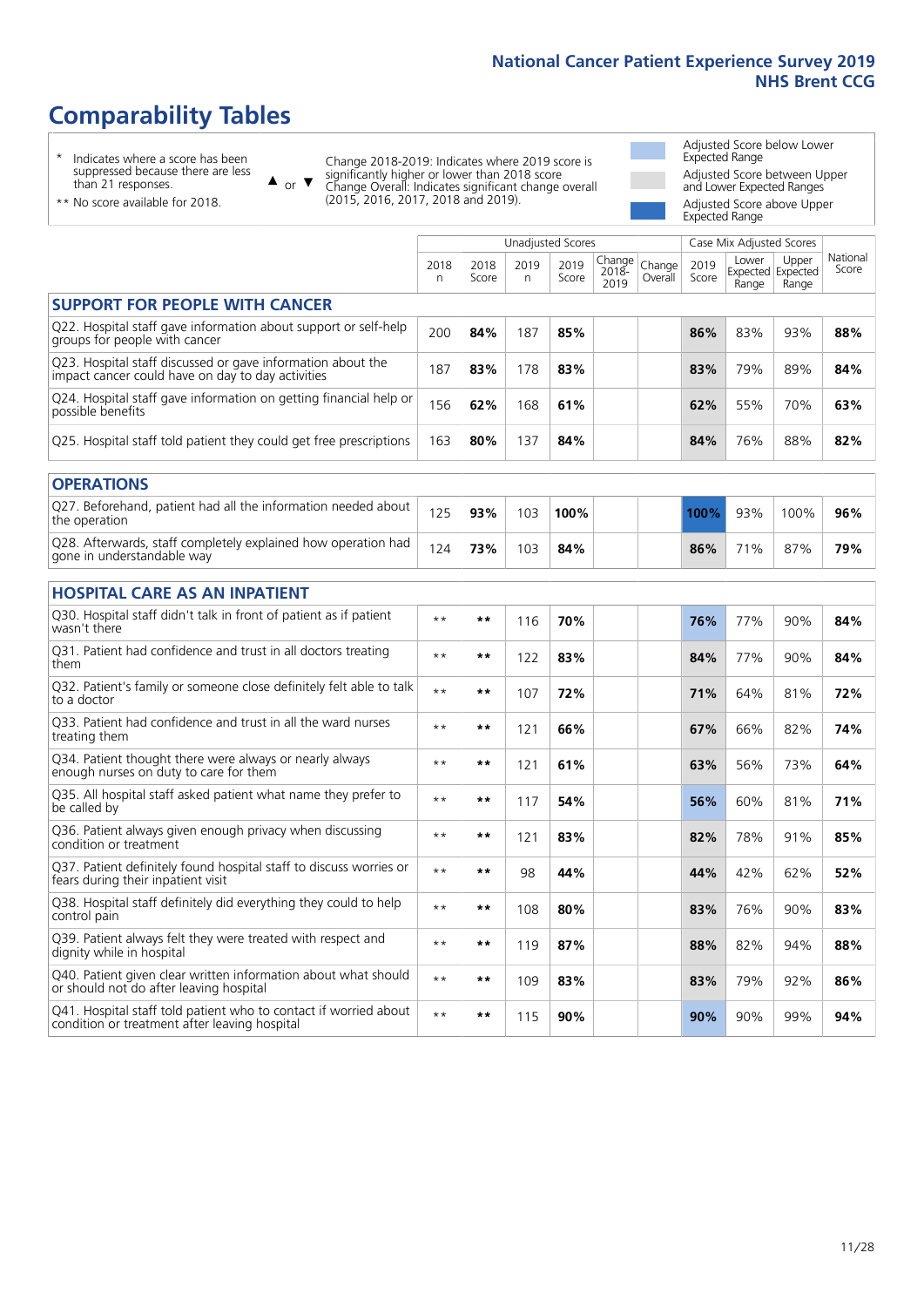Unadjusted Scores **Case Mix Adjusted Scores** 

### **Comparability Tables**

\* Indicates where a score has been suppressed because there are less than 21 responses.

 $\triangle$  or  $\nabla$ 

Change 2018-2019: Indicates where 2019 score is significantly higher or lower than 2018 score Change Overall: Indicates significant change overall (2015, 2016, 2017, 2018 and 2019).

Adjusted Score below Lower Expected Range Adjusted Score between Upper and Lower Expected Ranges Adjusted Score above Upper Expected Range

| ** No score available for 2018. |
|---------------------------------|
|                                 |
|                                 |

|                                                                                                                       | 2018<br>n | 2018<br>Score | 2019<br>n | 2019<br>Score | Change<br>$2018 -$<br>2019 | Change<br>Overall | 2019<br>Score | Lower<br>Range | Upper<br>Expected Expected<br>Range | National<br>Score |
|-----------------------------------------------------------------------------------------------------------------------|-----------|---------------|-----------|---------------|----------------------------|-------------------|---------------|----------------|-------------------------------------|-------------------|
| <b>HOSPITAL CARE AS A DAY PATIENT / OUTPATIENT</b>                                                                    |           |               |           |               |                            |                   |               |                |                                     |                   |
| Q43. Patient definitely found hospital staff to discuss worries or<br>fears during their outpatient or day case visit | 185       | 65%           | 176       | 68%           |                            |                   | 71%           | 64%            | 77%                                 | 71%               |
| Q44. Cancer doctor had the right documents at patient's last<br>outpatient appointment                                | 208       | 98%           | 202       | 95%           |                            |                   | 95%           | 93%            | 99%                                 | 96%               |
| Q46. Beforehand patient completely had all information needed<br>about radiotherapy treatment                         | 64        | 80%           | 81        | 83%           |                            |                   | 84%           | 79%            | 94%                                 | 86%               |
| Q47. Patient completely given understandable information<br>about whether radiotherapy was working                    | 58        | 64%           | 76        | 64%           |                            |                   | 64%           | 49%            | 71%                                 | 60%               |
| Q49. Beforehand patient completely had all information needed<br>about chemotherapy treatment                         | 131       | 81%           | 134       | 86%           |                            |                   | 85%           | 78%            | 90%                                 | 84%               |
| Q50. Patient given enough information about whether<br>chemotherapy was working in a completely understandable way    | 118       | 68%           | 129       | 64%           |                            |                   | 64%           | 60%            | 76%                                 | 68%               |
| <b>HOME CARE AND SUPPORT</b>                                                                                          |           |               |           |               |                            |                   |               |                |                                     |                   |
| Q51. Hospital staff definitely gave family or someone close all<br>the information needed to help care at home        | 209       | 58%           | 189       | 54%           |                            |                   | 54%           | 53%            | 67%                                 | 60%               |
| Q52. Patient definitely given enough support from health or<br>social services during treatment                       | 159       | 42%           | 151       | 42%           |                            |                   | 45%           | 43%            | 61%                                 | 52%               |
| Q53. Patient definitely given enough support from health or<br>social services after treatment                        | 106       | 42%           | 109       | 39%           |                            |                   | 42%           | 36%            | 54%                                 | 45%               |
| <b>CARE FROM YOUR GENERAL PRACTICE</b>                                                                                |           |               |           |               |                            |                   |               |                |                                     |                   |
| Q54. GP given enough information about patient's condition<br>and treatment                                           | 212       | 94%           | 204       | 90%           |                            |                   | 93%           | 92%            | 98%                                 | 95%               |
| Q55. General practice staff definitely did everything they could<br>to support patient during treatment               | 176       | 59%           | 169       | 50%           |                            |                   | 51%           | 51%            | 66%                                 | 58%               |
| <b>YOUR OVERALL NHS CARE</b>                                                                                          |           |               |           |               |                            |                   |               |                |                                     |                   |
| Q56. Different people treating and caring for patient always<br>work well together to give best possible care         | $**$      | **            | 223       | 69%           |                            |                   | 71%           | 67%            | 79%                                 | 73%               |
| Q57. Patient given a care plan                                                                                        | 177       | 42%           | 167       | 46%           |                            |                   | 41%           | 30%            | 45%                                 | 38%               |
| Q58. Overall the administration of care was good or very good                                                         | 242       | 88%           | 234       | 89%           |                            |                   | 88%           | 85%            | 93%                                 | 89%               |
| Q59. Patient felt length of time for attending clinics and<br>appointments for cancer was about right                 | 245       | 61%           | 235       | 59%           |                            |                   | 60%           | 62%            | 77%                                 | 69%               |
| Q60. Someone discussed with patient whether they would like<br>to take part in cancer research                        | 222       | 49%           | 210       | 41%           |                            |                   | 39%           | 21%            | 40%                                 | 30%               |
| Q61. Patient's average rating of care scored from very poor to<br>very good                                           | 239       | 8.5           | 222       | 8.5           |                            |                   | 8.7           | 8.6            | 9.0                                 | 8.8               |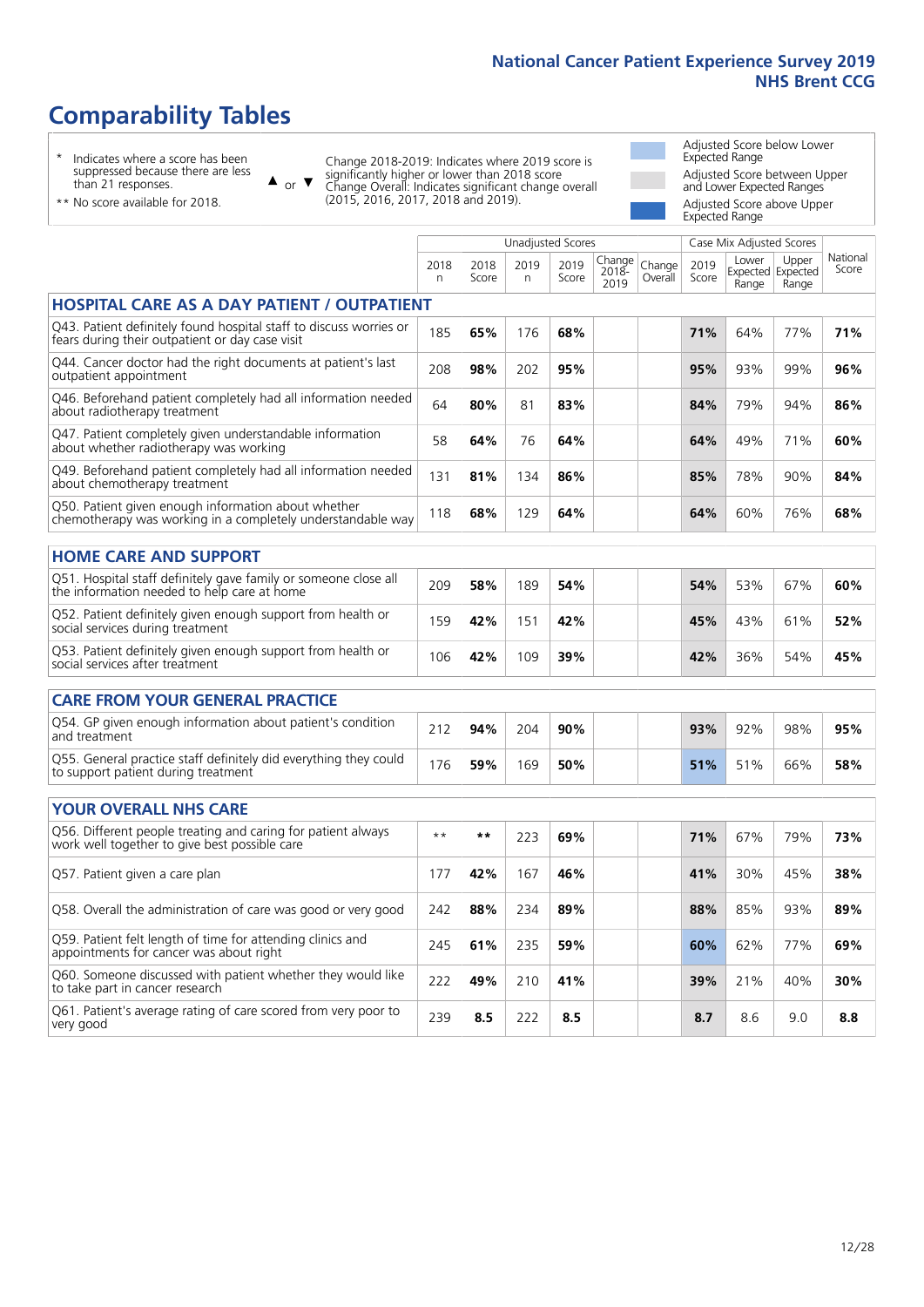- \* Indicates where a score has been suppressed because there are less than 21 responses.
- n.a. Indicates that there were no respondents for that tumour group.

| <b>SEEING YOUR GP</b>                                      |            |         |               |            |                    |                |                  |         | Tumour Group |         |         |                 |                                                           |         |                |
|------------------------------------------------------------|------------|---------|---------------|------------|--------------------|----------------|------------------|---------|--------------|---------|---------|-----------------|-----------------------------------------------------------|---------|----------------|
|                                                            |            | Brain   | <b>Breast</b> | Colorectal | ᠊ᢛ<br>Gynaecologic | Haematological | Head and<br>Neck | Lung    | Prostate     | Sarcoma | Skin    | Upper<br>Gastro | $\sigma$<br>Jrologica                                     | Other   | All<br>Cancers |
| Q1. Saw GP once or twice before being told they            | <b>CCG</b> | $\star$ | 87%           | $\star$    | $\star$            | 59%            | $\star$          | $\star$ | $\star$      | n.a.    | $\star$ | $\star$         |                                                           | 67% 69% |                |
| needed to go to hospital                                   | National   | 59%     |               |            | 94% 75% 77%        |                |                  |         |              |         |         |                 | 67%   79%   71%   82%   71%   90%   74%   83%   74%   79% |         |                |
| Q2. Patient thought they were seen as soon as<br>necessary | <b>CCG</b> | $\star$ |               | 74% 78%    | $\star$            | 79%            | $\star$          | $\star$ | 81%          | n.a.    | $\star$ | $\star$         | $\star$                                                   |         | 75% 78%        |
|                                                            | National   | 79%     |               | 89% 83%    |                    |                |                  |         |              |         |         |                 | 81%   82%   81%   84%   86%   69%   85%   79%   85%   79% |         | 84%            |

#### **DIAGNOSTIC TESTS** Tumour Group

|                                                                |              | Brain<br>CNS | <b>Breast</b> | Colorectal<br>LGT           | ᠊ᢛ<br>Gynaecologic | Haematological | Head and<br>Neck | Lung        | Prostate | Sarcoma | Skin    | Upper<br>Gastro | rological                                   | Other | All<br>Cancers |
|----------------------------------------------------------------|--------------|--------------|---------------|-----------------------------|--------------------|----------------|------------------|-------------|----------|---------|---------|-----------------|---------------------------------------------|-------|----------------|
| Q5. Received all the information needed about                  | <b>CCG</b>   | $\star$      |               | 94% 100%                    | $\star$            | 96%            | $\star$          | $\star$     | $\star$  | n.a.    |         | $\star$         | $\star$                                     |       | 96% 97%        |
| $\vert$ the test                                               | National     | 93%          | 95%           | 95%                         |                    | 93% 95%        |                  | 93% 95% 95% |          | 93%     | 96%     |                 | 95% 95%                                     |       | 95% 95%        |
| Q6. The length of time waiting for the test to be              | <b>CCG</b>   | $\star$      | 80%           | 76%                         | $\star$            | 81%            | $\star$          | $\star$     | 86%      | n.a.    | $\star$ | $\star$         | $\star$                                     |       | 93% 82%        |
| done was about right                                           | National     |              |               | 84% 91% 88%                 |                    |                |                  |             |          |         |         |                 | 86% 89% 88% 87% 87% 81% 87% 84% 87% 86% 88% |       |                |
| Q7. Test results explained in completely<br>understandable way | <b>CCG</b>   | $\star$      |               | 57% 80%                     | $\star$            | 62%            | $\star$          | $\star$     | 62%      | n.a.    | $\star$ | $\star$         | $\star$                                     |       | 59% 67%        |
|                                                                | National 71% |              |               | 83% 82% 77% 77% 79% 80% 80% |                    |                |                  |             |          |         |         |                 | 78% 84% 75% 80% 76% 80%                     |       |                |

| <b>FINDING OUT WHAT WAS WRONG WITH YOU</b>        |          |         |               |                       |                |               |                  |         | Tumour Group |         |         |                 |            |         |                |
|---------------------------------------------------|----------|---------|---------------|-----------------------|----------------|---------------|------------------|---------|--------------|---------|---------|-----------------|------------|---------|----------------|
|                                                   |          | Brain   | <b>Breast</b> | olorectal<br>LGT<br>Ū | Gynaecological | Haematologica | Head and<br>Neck | Lung    | Prostate     | Sarcoma | Skin    | Upper<br>Gastro | Irological | Other   | All<br>Cancers |
| Q10. Patient told they could bring a family       | CCG      | $\star$ | 77%           | 74%                   |                | 61%           | $\star$          | $\star$ | 69%          | n.a.    | $\star$ | $\star$         | $\star$    |         | 73% 71%        |
| member or friend when first told they had cancer  | National | 85%     | 82%           | 82%                   | 71%            | 71%           | 71%              | 77%     | 79%          | 73%     | 69%     | 76%             | 73%        | 75%     | 77%            |
| Q11. Patient felt they were told sensitively that | CCG      | $\star$ | 74%           | 85%                   |                | 76%           | $\star$          | $\star$ | 84%          | n.a.    | $\star$ | $\star$         | $\star$    | 88% 81% |                |
| they had cancer                                   | National | 79%     |               | 89% 87%               | 82%            |               | 84% 87%          | 83%     | 86%          | 84%     | 89%     | 81% 84%         |            | 83%     | 86%            |
| Q12. Patient completely understood the            | CCG      | $\star$ | 62%           | 68%                   |                | 58%           | $\star$          | $\star$ | 76%          | n.a.    | $\star$ | $\star$         | $\star$    |         | 64% 67%        |
| explanation of what was wrong                     | National | 66%     | 77%           | 79%                   | 73%            | 60%           | 78%              | 76%     | 79%          | 67%     | 80%     | 70%             | 77%        | 70%     | 73%            |
| Q13. Patient given easy to understand written     | CCG      | $\star$ | 64%           | 52%                   |                | 49%           | $\star$          | $\star$ | 83%          | n.a.    | $\star$ | $\star$         |            | 48% 61% |                |
| information about the type of cancer they had     | National | 66%     | 78%           | 73%                   | 71%            | 76%           | 69%              | 67% 83% |              | 67%     | 84%     | 67%             | 74%        | 65%     | 74%            |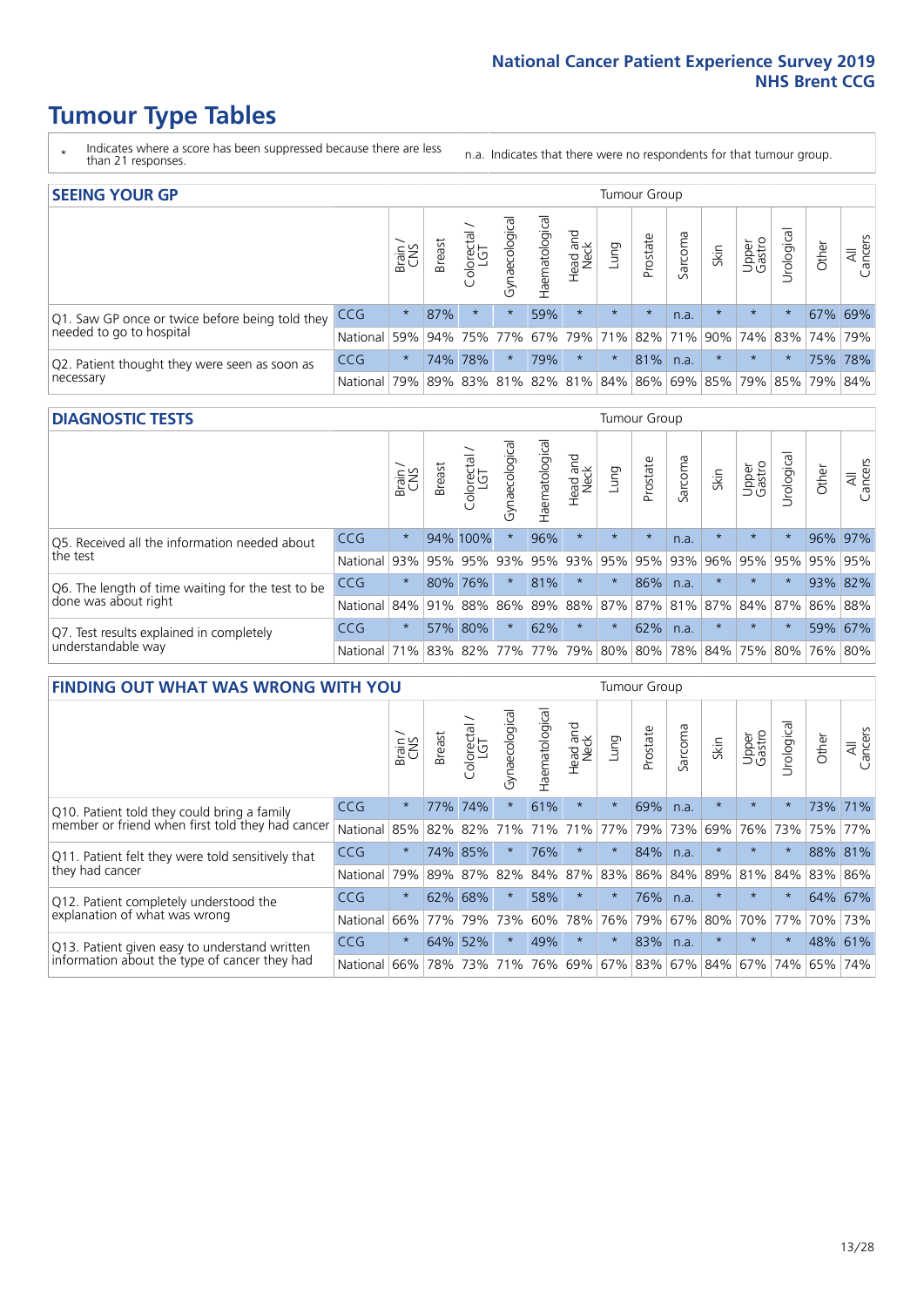- \* Indicates where a score has been suppressed because there are less than 21 responses.
- n.a. Indicates that there were no respondents for that tumour group.

| <b>DECIDING THE BEST TREATMENT FOR YOU</b>         |            |         |               |                             |                |                |                                 |          | Tumour Group |         |                                         |                 |            |         |                |
|----------------------------------------------------|------------|---------|---------------|-----------------------------|----------------|----------------|---------------------------------|----------|--------------|---------|-----------------------------------------|-----------------|------------|---------|----------------|
|                                                    |            | Brain   | <b>Breast</b> | olorectal.<br>LGT<br>$\cup$ | Gynaecological | Haematological | <b>Bad and<br/>Neck</b><br>Head | Lung     | Prostate     | Sarcoma | Skin                                    | Upper<br>Gastro | Urological | Other   | All<br>Cancers |
| Q14. Patient felt that treatment options were      | CCG        | $\star$ | 88%           | 69%                         | $\star$        | 89%            | $\star$                         | $\star$  | 83%          | n.a.    | $\star$                                 | $\star$         | $^\star$   |         | 86% 85%        |
| completely explained                               | National   | 85%     | 85%           | 85%                         | 85%            | 82%            | 87%                             | 84%      | 83%          | 83%     | 89%                                     | 81%             | 83%        |         | 79% 83%        |
| Q15. Patient felt possible side effects were       | CCG        | $\star$ | 80%           | 74%                         |                | 73%            | $\ast$                          | $^\star$ | 72%          | n.a.    | $\star$                                 | $\star$         | $\star$    | 70%     | 76%            |
| definitely explained in an understandable way      | National   | 69%     | 74%           | 76%                         | 75%            |                | 69% 73%                         | 74%      | 73%          | 73%     | 77%                                     | 72%             | 71%        | 70%     | 73%            |
| Q16. Patient definitely given practical advice and | CCG        | $\star$ | 71%           | 57%                         | $\star$        | 67%            | $\star$                         | $\star$  | 64%          | n.a.    |                                         | $\star$         |            | 59%     | 67%            |
| support in dealing with side effects of treatment  | National   | 63%     | 70%           | 70%                         | 69%            | 65%            | 70%                             | 69%      | 65%          | 66%     | 71%                                     | 66%             | 63%        | 64%     | 67%            |
| Q17. Patient definitely told about side effects    | <b>CCG</b> | $\star$ | 63%           | 50%                         | $\star$        | 50%            | $\star$                         | $\star$  | 64%          | n.a.    | $\star$                                 | $\star$         |            | 36%     | 54%            |
| that could affect them in the future               | National   | 62%     | 57%           | 59%                         | 56%            | 51%            | 64%                             | 56%      | 66%          | 54%     | 66%                                     | 53%             | 56%        | 52%     | 57%            |
| Q18. Patient definitely involved as much as they   | CCG        | $\star$ | 72%           | 77%                         | $\star$        | 79%            | $\star$                         | $\star$  | 80%          | n.a.    | $\star$                                 | $\star$         | $\star$    | 78%     | 78%            |
| wanted in decisions about care and treatment       | National   | 79%     |               |                             |                |                |                                 |          |              |         | 81% 83% 81% 80% 81% 81% 84% 81% 87% 79% |                 | 79%        | 78% 81% |                |

#### **CLINICAL NURSE SPECIALIST (CNS)** Tumour Group

|                                                                                           |                  | Brain<br>CNS | <b>Breast</b> | olorectal<br>LGT<br>Ü | ᢛ<br>aecologic<br>Ğ | ক<br>Haematologic | Head and<br>Neck                  | Lung    | Prostate | Sarcoma            | Skin    | Upper<br>Gastro | $\sigma$<br>rologica | Other | All<br>Cancers |
|-------------------------------------------------------------------------------------------|------------------|--------------|---------------|-----------------------|---------------------|-------------------|-----------------------------------|---------|----------|--------------------|---------|-----------------|----------------------|-------|----------------|
| Q19. Patient given the name of a CNS who                                                  | <b>CCG</b>       | $\star$      |               | 98% 100%              |                     | 90%               | $\star$                           | $\star$ | 96%      | n.a.               |         | $\star$         |                      |       | 90% 95%        |
| would support them through their treatment                                                | National         | 95%          | 95%           | 92%                   | 95%                 | 92%               | 91%                               |         |          | $ 94\% 91\% 91\% $ | 91%     | 93%             | 85%                  | 89%   | 92%            |
| Q20. Patient found it very or quite easy to                                               | CCG              | $\star$      |               | 83% 90%               |                     | 82%               | $\star$                           | $\star$ | $\star$  | n.a.               | $\star$ | $\star$         |                      |       | 79% 83%        |
| contact their CNS                                                                         | National         |              |               | 86% 84% 88%           | 85%                 | 87%               | 86%                               | 86% 80% |          |                    |         | 86% 90% 85%     | 83%                  | 83%   | 85%            |
| Q21. Patient got understandable answers to<br>important questions all or most of the time | CCG              | $\star$      |               | 83% 84%               |                     | 79%               | $\star$                           | $\star$ | $\star$  | n.a.               | $\star$ | $\star$         | $\star$              | 86%   | 83%            |
|                                                                                           | National 82% 87% |              |               | 89%                   | 86%                 |                   | 89%   88%   86%   87%   87%   93% |         |          |                    |         | 86%             | 87%                  | 86%   | 87%            |

| <b>SUPPORT FOR PEOPLE WITH CANCER</b>                                                             |            |         |               |                                  |                |                |                         |             | Tumour Group |         |         |                 |            |         |                |
|---------------------------------------------------------------------------------------------------|------------|---------|---------------|----------------------------------|----------------|----------------|-------------------------|-------------|--------------|---------|---------|-----------------|------------|---------|----------------|
|                                                                                                   |            | Brain   | <b>Breast</b> | ╮<br>blorectal.<br>LGT<br>$\cup$ | Gynaecological | Haematological | ead and<br>Neck<br>Head | <b>Dung</b> | Prostate     | Sarcoma | Skin    | Upper<br>Gastro | Urological | Other   | All<br>Cancers |
| Q22. Hospital staff gave information about<br>support or self-help groups for people with         | CCG        | $\star$ | 85%           | 68%                              | $\star$        | 77%            | $\star$                 | $\star$     | $\star$      | n.a.    | $\star$ | $\star$         | $\star$    | 81%     | 85%            |
| cancer                                                                                            | National   | 92%     | 92%           | 88%                              | 87%            | 86%            | 88%                     | 87%         | 91%          | 86%     | 90%     | 88%             | 81%        | 83%     | 88%            |
| Q23. Hospital staff discussed or gave information<br>about the impact cancer could have on day to | CCG        | $\star$ | 90%           | 62%                              | $\star$        | 75%            | $\star$                 | $\star$     | $\star$      | n.a.    | $\star$ | $\star$         | $\star$    | $\star$ | 83%            |
| day activities                                                                                    | National   | 84%     |               | 86% 85%                          | 82%            | 84%            | 84%                     | 83%         | 88%          | 81%     | 86%     | 83%             | 78%        | 79%     | 84%            |
| Q24. Hospital staff gave information on getting                                                   | <b>CCG</b> | $\star$ |               | 56% 56%                          | $\star$        | 57%            | $\star$                 | $\star$     | $\star$      | n.a.    | n.a.    | $\star$         | $\star$    | 59%     | 61%            |
| financial help or possible benefits                                                               | National   | 78%     | 68%           | 61%                              | 66%            | 61%            | 67%                     | 72%         | 55%          | 64%     | 60%     | 64%             | 47%        | 59%     | 63%            |
| Q25. Hospital staff told patient they could get                                                   | CCG        | $\star$ | 74%           | $\star$                          | $\star$        | 87%            | $\star$                 | $\star$     | $\star$      | n.a.    | $\star$ | $\star$         | $\star$    | $\star$ | 84%            |
| free prescriptions                                                                                | National   | 82%     | 81%           | 83%                              | 79%            | 87%            | 84%                     | 86%         | 80%          | 78%     | 71%     | 84%             | 73%        | 81%     | 82%            |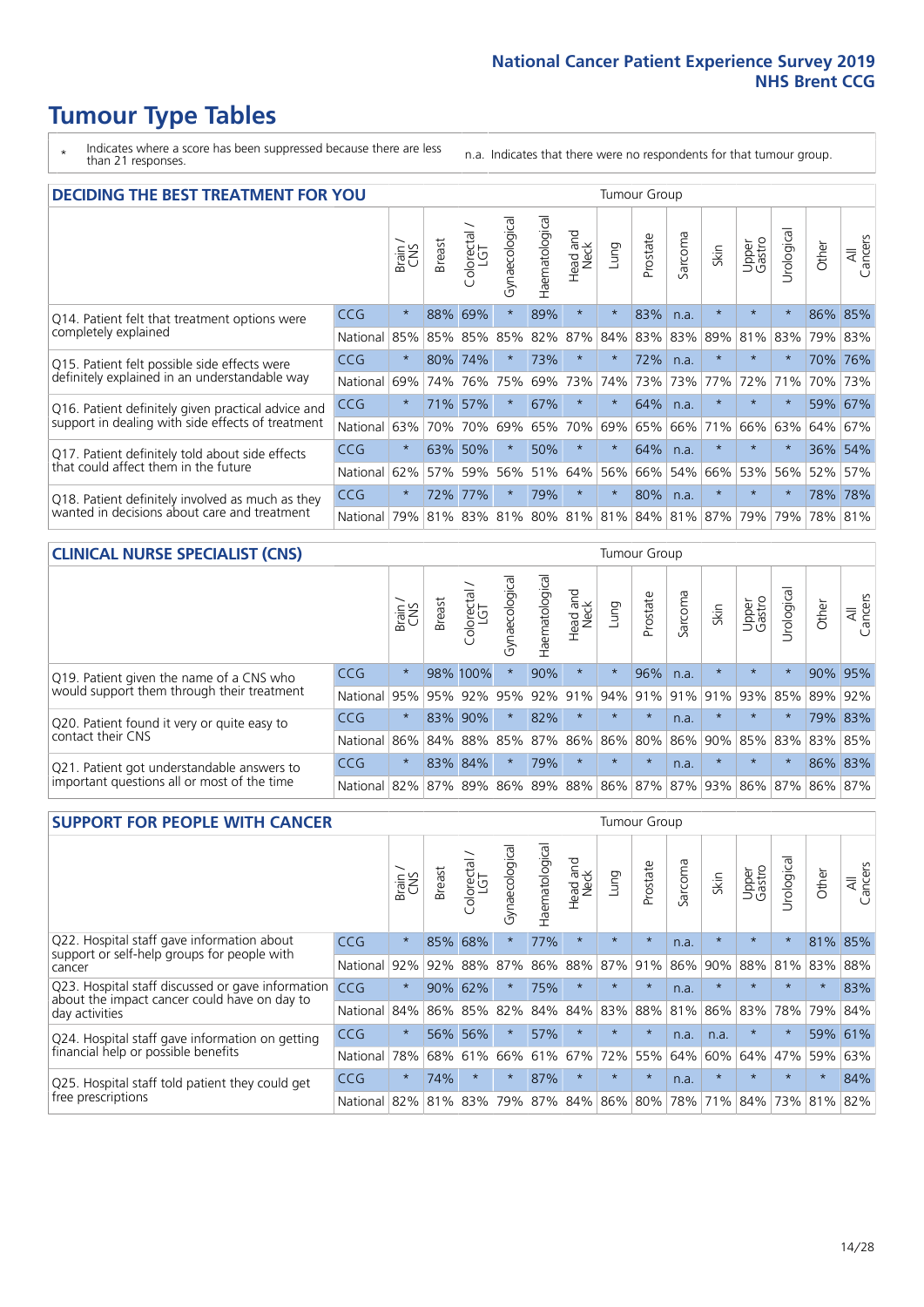- \* Indicates where a score has been suppressed because there are less than 21 responses.
- n.a. Indicates that there were no respondents for that tumour group.

| <b>OPERATIONS</b><br>Tumour Group                                                           |            |          |               |                       |                        |                |                                         |         |          |         |                                         |                 |            |         |                |
|---------------------------------------------------------------------------------------------|------------|----------|---------------|-----------------------|------------------------|----------------|-----------------------------------------|---------|----------|---------|-----------------------------------------|-----------------|------------|---------|----------------|
|                                                                                             |            | Brain    | <b>Breast</b> | olorectal<br>LGT<br>Ü | ᠊ᢛ<br>haecologic<br>δř | Haematological | Head and<br>Neck                        | Lung    | Prostate | Sarcoma | Skin                                    | Upper<br>Gastro | Urological | Other   | All<br>Cancers |
| Q27. Beforehand, patient had all the information                                            | CCG        | $\star$  |               | 100%100%              | $\star$                | $\star$        | $\star$                                 | $\star$ | $\star$  | n.a.    | n.a.                                    | $\star$         | $\star$    | $\star$ | 100%           |
| needed about the operation                                                                  | National   | 96%      |               | 97% 96%               |                        |                | 96% 94% 96% 95% 97% 95% 96% 96% 95% 95% |         |          |         |                                         |                 |            |         | 96%            |
| Q28. Afterwards, staff completely explained how<br>operation had gone in understandable way | <b>CCG</b> | $\star$  |               | 81% 77%               | $\star$                |                | $\star$                                 | $\star$ | $\star$  | n.a.    | n.a.                                    | $\star$         | $\star$    | $\ast$  | 84%            |
|                                                                                             | National   | $ 76\% $ |               | 79% 83%               |                        |                | 79%   78%   79%                         |         |          |         | 79%   78%   80%   82%   79%   76%   77% |                 |            |         | 79%            |

#### **HOSPITAL CARE AS AN INPATIENT** Tumour Group

|                                                                                                   |            | Brain   | <b>Breast</b> | Colorectal /<br>LGT | Gynaecological | Haematological | Head and<br><b>Neck</b> | Lung        | Prostate | Sarcoma | Skin | Upper<br>Gastro | Urological | Other   | Cancers<br>$\overline{\overline{z}}$ |
|---------------------------------------------------------------------------------------------------|------------|---------|---------------|---------------------|----------------|----------------|-------------------------|-------------|----------|---------|------|-----------------|------------|---------|--------------------------------------|
| Q30. Hospital staff didn't talk in front of patient                                               | CCG        | $\star$ | $\star$       | $\star$             | $\star$        | 74%            | $\star$                 | $\star$     | $\star$  | n.a.    | n.a. | $\star$         | $\star$    | $\star$ | 70%                                  |
| as if patient wasn't there                                                                        | National   | 81%     | 86%           | 81%                 | 83%            | 84%            | 83%                     | 81%         | 88%      | 86%     | 86%  | 81%             | 83%        | 82%     | 84%                                  |
| 031. Patient had confidence and trust in all<br>doctors treating them                             | CCG        | $\star$ | $\star$       | $\star$             | $\star$        | 96%            | $\star$                 | $\star$     | $\star$  | n.a.    | n.a. | $\star$         | $\star$    | $\star$ | 83%                                  |
|                                                                                                   | National   | 82%     | 83%           | 85%                 | 83%            | 82%            |                         | 87% 83%     | 89%      | 86%     | 85%  | 81%             | 85%        | 80%     | 84%                                  |
| Q32. Patient's family or someone close definitely                                                 | CCG        | $\star$ | $\star$       | $\star$             | $\star$        | 82%            | $\star$                 | $\star$     | $\star$  | n.a.    | n.a. |                 | $\star$    | $\star$ | 72%                                  |
| felt able to talk to a doctor                                                                     | National   | 67%     | 72%           | 73%                 | 72%            | 74%            |                         | 75% 74%     | 72%      | 71%     | 74%  | 73%             | 71%        | 69%     | 72%                                  |
| Q33. Patient had confidence and trust in all the                                                  | CCG        | $\star$ | $\star$       | $\star$             | $\star$        | 83%            | $\star$                 | $\star$     | $\star$  | n.a.    | n.a. | $\star$         | $\star$    | $\star$ | 66%                                  |
| ward nurses treating them                                                                         | National   | 72%     | 73%           | 72%                 | 71%            |                | 77% 75% 77%             |             | 79%      | 74%     | 75%  | 73%             | 77%        | 69%     | 74%                                  |
| Q34. Patient thought there were always or nearly<br>always enough nurses on duty to care for them | CCG        | $\star$ | $\star$       | $\star$             | $\star$        | 70%            | $\star$                 | $\star$     | $\star$  | n.a.    | n.a. | $\star$         | $\star$    | $\star$ | 61%                                  |
|                                                                                                   | National   | 68%     | 64%           | 62%                 | 63%            | 63%            |                         | 65% 68%     | 72%      | 65%     | 70%  | 65%             | 66%        | 60%     | 64%                                  |
| Q35. All hospital staff asked patient what name                                                   | CCG        | $\star$ | $\star$       | $\star$             | $\star$        | 57%            | $\star$                 | $\star$     | $\star$  | n.a.    | n.a. | $\star$         | $\star$    | $\star$ | 54%                                  |
| they prefer to be called by                                                                       | National   | 68%     | 62%           | 74%                 | 65%            | 72%            |                         | 71% 76%     | 72%      | 74%     | 70%  | 78%             | 76%        | 69%     | 71%                                  |
| Q36. Patient always given enough privacy when                                                     | CCG        | $\star$ | $\star$       | $\star$             | $\star$        | 87%            | $\star$                 | $\star$     | $\star$  | n.a.    | n.a. | $\star$         | $\star$    | $\star$ | 83%                                  |
| discussing condition or treatment                                                                 | National   | 78%     | 84%           | 85%                 | 81%            |                |                         | 86% 87% 84% | 88%      | 84%     | 84%  | 84%             | 85%        | 82%     | 85%                                  |
| Q37. Patient definitely found hospital staff to                                                   | <b>CCG</b> | $\star$ | $\star$       | $\star$             | $\star$        | $\star$        | $\star$                 | $\star$     | $\star$  | n.a.    | n.a. | $\star$         | $\star$    | $\star$ | 44%                                  |
| discuss worries or fears during their inpatient visit                                             | National   | 45%     | 51%           | 55%                 | 51%            | 56%            | 52%                     | 49%         | 53%      | 54%     | 51%  | 53%             | 49%        | 46%     | 52%                                  |
| Q38. Hospital staff definitely did everything they                                                | CCG        | $\star$ | $\star$       | $\star$             | $\star$        | $\star$        | $\star$                 | $\star$     | $\star$  | n.a.    | n.a. | $\star$         | $\star$    | $\star$ | 80%                                  |
| could to help control pain                                                                        | National   | 85%     | 83%           | 84%                 | 82%            | 82%            | 80%                     | 84%         | 85%      | 83%     | 85%  | 82%             | 81%        | 82%     | 83%                                  |
| Q39. Patient always felt they were treated with                                                   | CCG        | $\star$ | $\star$       | $\star$             | $\star$        | 91%            | $\star$                 | $\star$     | $\star$  | n.a.    | n.a. | $\star$         | $\star$    | $\star$ | 87%                                  |
| respect and dignity while in hospital                                                             | National   | 85%     | 87%           | 87%                 | 85%            |                |                         | 89% 87% 88% | 91%      | 89%     | 89%  | 88%             | 90%        | 86%     | 88%                                  |
| Q40. Patient given clear written information<br>about what should or should not do after leaving  | CCG        | $\star$ | $\star$       | $\star$             | $\star$        | 71%            | $\star$                 | $\star$     | $\star$  | n.a.    | n.a. |                 | $\star$    | $\star$ | 83%                                  |
| hospital                                                                                          | National   | 80%     | 89%           | 86%                 | 86%            | 83%            |                         | 87% 82%     | 91%      | 85%     | 90%  | 82%             | 87%        | 83%     | 86%                                  |
| Q41. Hospital staff told patient who to contact                                                   | CCG        | $\star$ | $\star$       | $\star$             |                | 83%            | $\star$                 | $\star$     | $\star$  | n.a.    | n.a. |                 | $\star$    | $\star$ | 90%                                  |
| if worried about condition or treatment after<br>leaving hospital                                 | National   | 94%     | 95%           | 95% 93%             |                |                |                         | 96% 93% 92% | 96%      | 94%     | 95%  | 92%             | 92%        | 93%     | 94%                                  |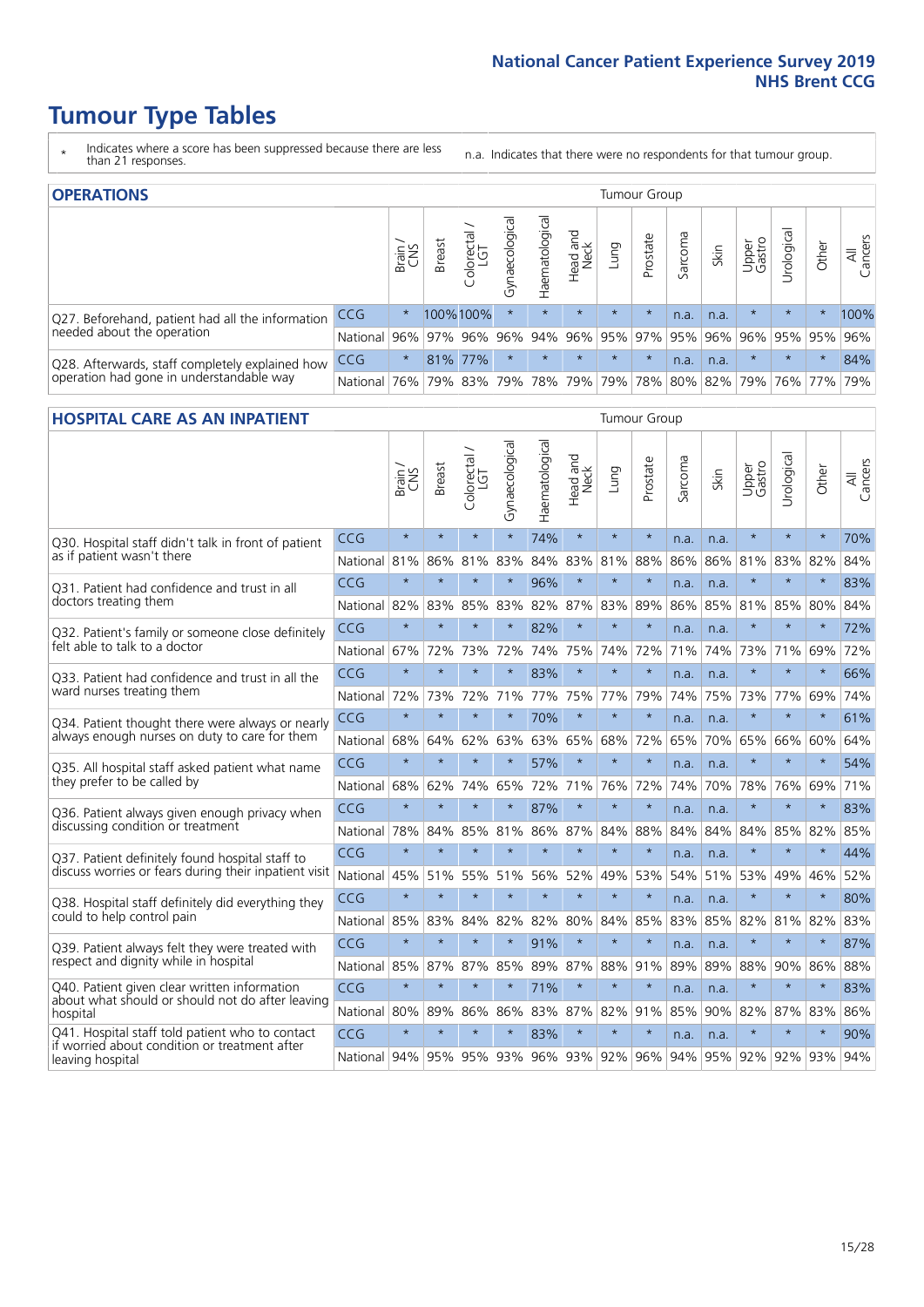- \* Indicates where a score has been suppressed because there are less than 21 responses.
- n.a. Indicates that there were no respondents for that tumour group.

| <b>HOSPITAL CARE AS A DAY PATIENT / OUTPATIENT</b>                                                                    | <b>Tumour Group</b> |         |               |            |                |                |                         |         |          |                               |         |                 |            |         |                |
|-----------------------------------------------------------------------------------------------------------------------|---------------------|---------|---------------|------------|----------------|----------------|-------------------------|---------|----------|-------------------------------|---------|-----------------|------------|---------|----------------|
|                                                                                                                       |                     | Brain   | <b>Breast</b> | Colorectal | Gynaecological | Haematological | ead and<br>Neck<br>Head | Lung    | Prostate | arcoma<br>$\overline{\Omega}$ | Skin    | Upper<br>Gastro | Urological | Other   | All<br>Cancers |
| Q43. Patient definitely found hospital staff to                                                                       | <b>CCG</b>          | $\star$ | 70%           | 65%        | $\star$        | 67%            | $\star$                 | $\star$ | $\star$  | n.a.                          | $\star$ | $\star$         | $\star$    | 57%     | 68%            |
| discuss worries or fears during their outpatient or<br>day case visit                                                 | National            | 66%     | 68%           | 73%        | 70%            | 73%            | 72%                     | 70%     | 74%      | 72%                           | 72%     | 71%             | 67%        | 68%     | 71%            |
| Q44. Cancer doctor had the right documents at<br>patient's last outpatient appointment                                | CCG                 | $\star$ | 87%           | 97%        | $\star$        | 100%           | $\star$                 | $\star$ | 100%     | n.a.                          | $\star$ | $\star$         | $^\star$   | 93%     | 95%            |
|                                                                                                                       | National            | 94%     | 96%           | 96%        | 96%            | 97%            | 96%                     | 96%     | 96%      | 96%                           | 96%     | 94%             | 96%        | 95%     | 96%            |
| Q46. Beforehand patient completely had<br>all information needed about radiotherapy                                   | <b>CCG</b>          | $\star$ | 79%           | $\star$    |                | $\star$        | $\star$                 | $\star$ | $\star$  | n.a.                          |         | $\star$         | $\star$    | $\star$ | 83%            |
| treatment                                                                                                             | National            | 91%     | 88%           | 83%        | 88%            | 84%            | 86%                     | 86%     | 88%      | 88%                           | 84%     | 86%             | 83%        | 84%     | 86%            |
| Q47. Patient completely given understandable<br>information about whether radiotherapy was                            | <b>CCG</b>          | $\star$ | 68%           | $\star$    | $\star$        | $\star$        | $\star$                 | $\star$ | $\star$  | n.a.                          | n.a.    | $\star$         | $\star$    | $\star$ | 64%            |
| working                                                                                                               | National            | 56%     | 60%           | 57%        | 61%            | 62%            | 63%                     | 59%     | 60%      | 67%                           | 57%     | 52%             | 59%        | 59%     | 60%            |
| Q49. Beforehand patient completely had all                                                                            | CCG                 | $\star$ | $\star$       | 83%        | $\star$        | 88%            | $\star$                 | $\star$ | $\star$  | n.a.                          | $\star$ | $\star$         | $\star$    | 86%     | 86%            |
| information needed about chemotherapy<br>treatment                                                                    | National            | 80%     | 82%           | 86%        | 87%            | 85%            | 79%                     | 84%     | 86%      | 86%                           | 90%     | 84%             | 85%        | 85%     | 84%            |
| Q50. Patient given enough information about<br>whether chemotherapy was working in a<br>completely understandable way | <b>CCG</b>          | $\star$ | $\star$       | 61%        | $\star$        | 70%            | $\star$                 | $\star$ | $\star$  | n.a.                          | $\star$ |                 |            | $\star$ | 64%            |
|                                                                                                                       | National            | 54%     | 62%           | 64%        | 68%            | 75%            |                         | 57% 67% | 66%      | 71%                           | 79%     | 61%             | 68%        | 69%     | 68%            |

#### **HOME CARE AND SUPPORT** Tumour Group

|                                                                                                                   |            | Brain   | <b>Breast</b> | iolorectal<br>LGT<br>$\cup$ | ᢛ<br>Gynaecologic | Haematological | ad and<br>Neck<br>Head | <b>Dung</b> | Prostate | Sarcoma | Skin    | Upper<br>Gastro | Urological | Other   | All<br>Cancers |
|-------------------------------------------------------------------------------------------------------------------|------------|---------|---------------|-----------------------------|-------------------|----------------|------------------------|-------------|----------|---------|---------|-----------------|------------|---------|----------------|
| Q51. Hospital staff definitely gave family or<br>someone close all the information needed to<br>help care at home | <b>CCG</b> | $\star$ | $50\%$        | 39%                         | $\star$           | 63%            | $\star$                | $\star$     | 57%      | n.a.    | n.a.    | $\star$         |            | 42%     | 54%            |
|                                                                                                                   | National   | 58%     | 58%           | 63%                         | 57%               | 62%            | 67%                    | 59%         | 61%      |         | 62% 65% | 60%             | 59%        | 55%     | 60%            |
| Q52. Patient definitely given enough support<br>from health or social services during treatment                   | <b>CCG</b> | $\star$ |               | 38% 32%                     | $\star$           | 43%            | $\star$                | $\star$     | $\star$  | n.a.    | n.a.    | $\star$         | $\star$    | $\star$ | 42%            |
|                                                                                                                   | National   | 42%     | 52%           | 60%                         |                   | 45% 51%        | 59%                    | 50%         | 48%      |         | 53% 57% | 54%             | 48% 51%    |         | 52%            |
| Q53. Patient definitely given enough support<br>from health or social services after treatment                    | <b>CCG</b> | $\star$ | 29%           |                             | $\star$           | 36%            | $\star$                | $\star$     | $\star$  | n.a.    | n.a.    | n.a.            | $\star$    | $\star$ | 39%            |
|                                                                                                                   | National   | 39%     |               | 41% 53%                     | 39%               | 43%            | 56%                    | 40%         | 46%      | 48%     | 59%     | 47%             | 44%        | 44%     | 45%            |

| <b>CARE FROM YOUR GENERAL PRACTICE</b>                                                                     |              |               |               |                   |                |                | Tumour Group                        |         |          |         |         |                 |            |         |                |
|------------------------------------------------------------------------------------------------------------|--------------|---------------|---------------|-------------------|----------------|----------------|-------------------------------------|---------|----------|---------|---------|-----------------|------------|---------|----------------|
|                                                                                                            |              | Brain.<br>CNS | <b>Breast</b> | Colorectal<br>LGT | Gynaecological | Haematological | Head and<br>Neck                    | Lung    | Prostate | Sarcoma | Skin    | Upper<br>Gastro | Urological | Other   | All<br>Cancers |
| Q54. GP given enough information about                                                                     | <b>CCG</b>   | $\star$       |               | 85% 84%           | $\star$        | 92%            | $\star$                             | $\star$ | 96%      | n.a.    | $\star$ | $\star$         | $\star$    | 97% 90% |                |
| patient's condition and treatment                                                                          | National 91% |               |               |                   | 96% 95% 95%    |                | 96% 94% 94% 96% 94% 96% 93% 95% 94% |         |          |         |         |                 |            |         | 95%            |
| Q55. General practice staff definitely did<br>everything they could to support patient during<br>treatment | <b>CCG</b>   | $\star$       |               | 57% 38%           | $\star$        | 47%            | $\star$                             | $\star$ | 52%      | n.a.    | $\star$ | $\star$         | $\star$    | $\star$ | 50%            |
|                                                                                                            | National 55% |               |               | 58% 59%           | 56%            |                | 56% 59%                             |         | 56% 64%  |         | 56% 65% | 59%             |            | 59% 55% | 58%            |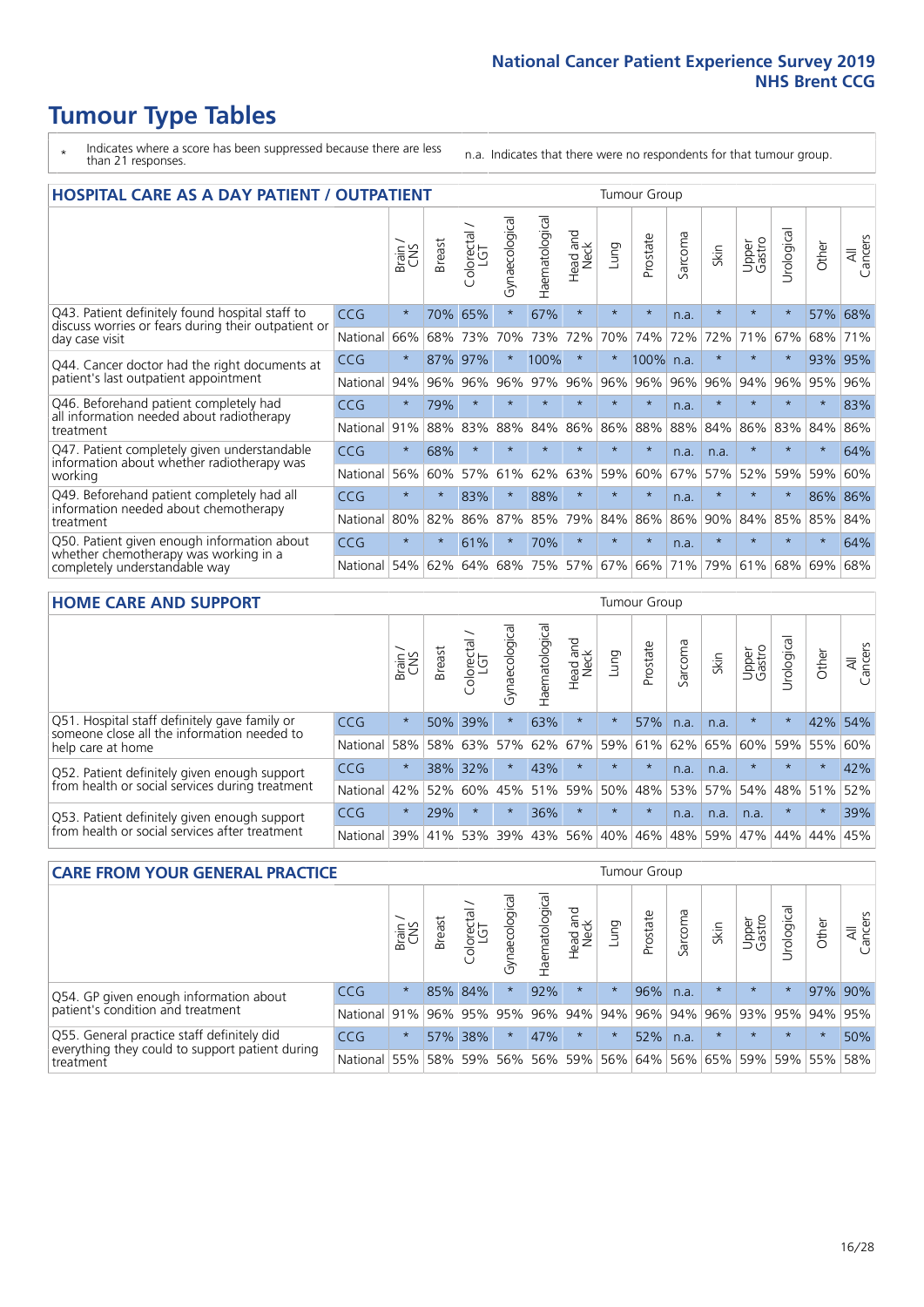- \* Indicates where a score has been suppressed because there are less than 21 responses.
- n.a. Indicates that there were no respondents for that tumour group.

#### **YOUR OVERALL NHS CARE** THE CONSTRUCTION OF THE THROUP GROUP TUMOUR GROUP

| он отыраны ні <i>р</i> сань |              |               |                       |                |                |                         |         |          |                          |          |                 |                                       |       |                                                |
|-----------------------------|--------------|---------------|-----------------------|----------------|----------------|-------------------------|---------|----------|--------------------------|----------|-----------------|---------------------------------------|-------|------------------------------------------------|
|                             | Brain<br>CNS | <b>Breast</b> | olorectal<br>LGT<br>U | Gynaecological | Haematological | aad and<br>Neck<br>Head | Lung    | Prostate | arcoma<br>$\overline{2}$ | Skin     | Upper<br>Gastro | $\overline{\mathfrak{G}}$<br>Urologia | Other | All<br>Cancers                                 |
| CCG                         | $\star$      | 70%           | 60%                   | $\star$        | 68%            | $\star$                 | $\star$ | 65%      | n.a.                     | $\star$  | $\star$         |                                       | 72%   | 69%                                            |
| National                    | 60%          |               | 73%                   | 69%            | 75%            | 73%                     | 73%     | 75%      | 70%                      | 79%      | 69%             | 74%                                   |       | 73%                                            |
| <b>CCG</b>                  | $\star$      | 62%           | 26%                   |                | 39%            | $\ast$                  | $\star$ | $\star$  | n.a.                     | $\star$  | $\star$         |                                       |       |                                                |
| National                    | 36%          | 41%           | 40%                   | 34%            | 36%            | 39%                     | 36%     | 40%      | 34%                      | 44%      | 36%             | 33%                                   | 31%   | 38%                                            |
| <b>CCG</b>                  | $^\star$     | 87%           | 85%                   |                | 90%            | $\star$                 | $\star$ | 92%      | n.a.                     | $\star$  | $\star$         |                                       |       | 89%                                            |
| National                    | 85%          | 90%           | 88%                   | 87%            | 91%            | 90%                     | 90%     |          | 88%                      | 90%      | 86%             | 85%                                   |       |                                                |
| CCG                         | $\star$      | 62%           | 58%                   | $\star$        | 63%            | $\star$                 | $\star$ | 54%      | n.a.                     | $\ast$   | $\star$         | $\star$                               |       | 59%                                            |
| National                    | 58%          | 68%           | 73%                   | 66%            | 66%            | 71%                     | 71%     | 76%      | 68%                      | 73%      | 66%             | 75%                                   | 64%   | 69%                                            |
| <b>CCG</b>                  | $\star$      | 30%           | 40%                   |                | 41%            | $\star$                 | $\star$ | 43%      | n.a.                     | $\star$  | $\star$         |                                       |       | 41%                                            |
| National                    | 42%          | 30%           | 32%                   | 31%            | 33%            |                         | 34%     |          | 36%                      | 20%      | 36%             | 21%                                   | 32%   | 30%                                            |
| CCG                         | $\star$      | 8.1           | 8.3                   | $\star$        | 8.5            | $\star$                 | $\star$ | 8.6      | n.a.                     | $^\star$ | $\star$         | $\star$                               | 8.9   | 8.5                                            |
| National                    | 8.6          | 8.9           | 8.8                   | 8.7            | 8.9            | 8.8                     | 8.8     | 8.8      | 8.8                      | 8.9      | 8.7             | 8.7                                   | 8.7   | 8.8                                            |
|                             |              |               |                       | 73%            |                |                         | 21%     |          | 88%<br>31%               |          |                 |                                       |       | 68%<br>48% 46%<br>94%<br>87% 89%<br>48%<br>68% |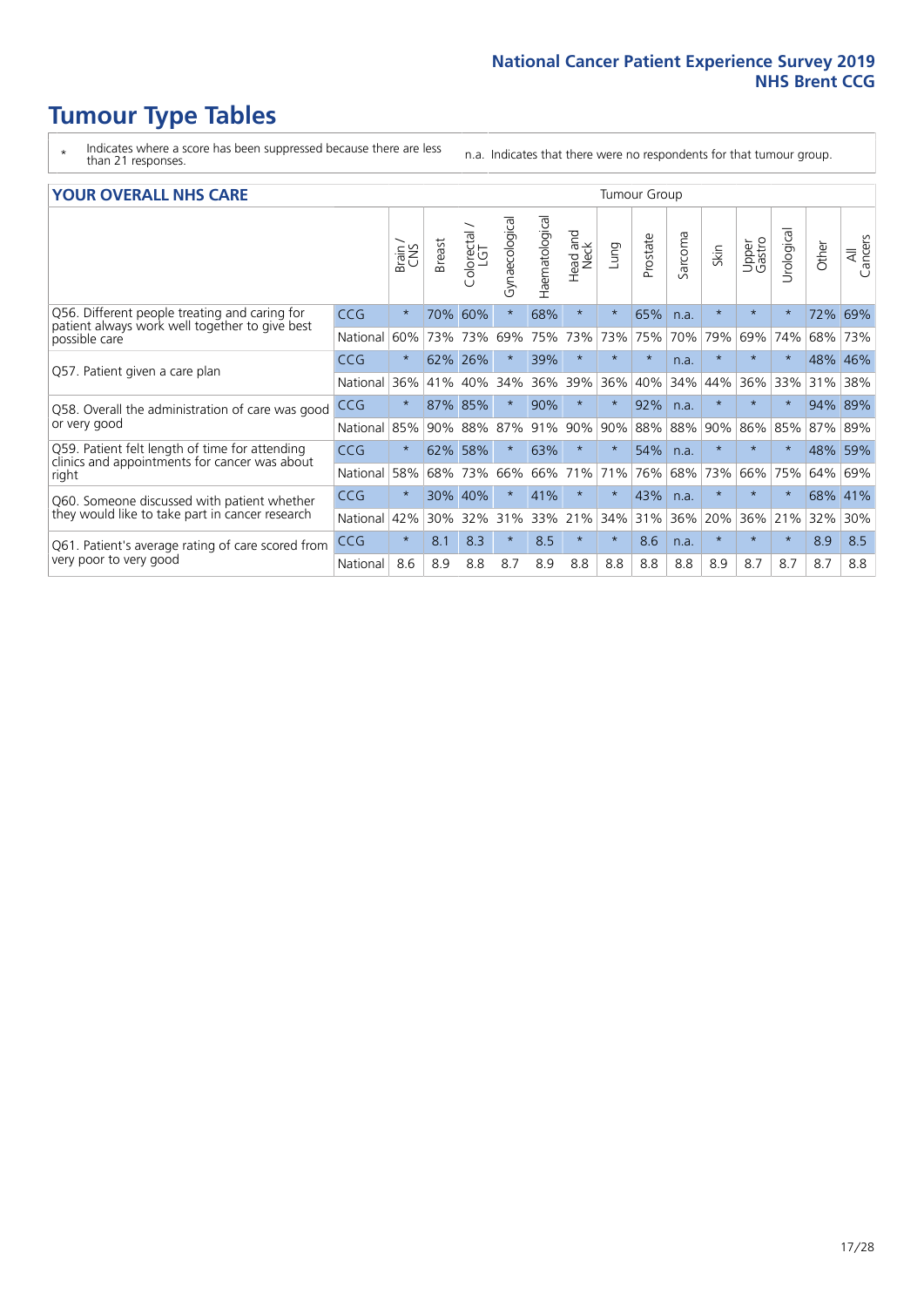### **Year on Year Charts**





#### **DIAGNOSTIC TESTS**





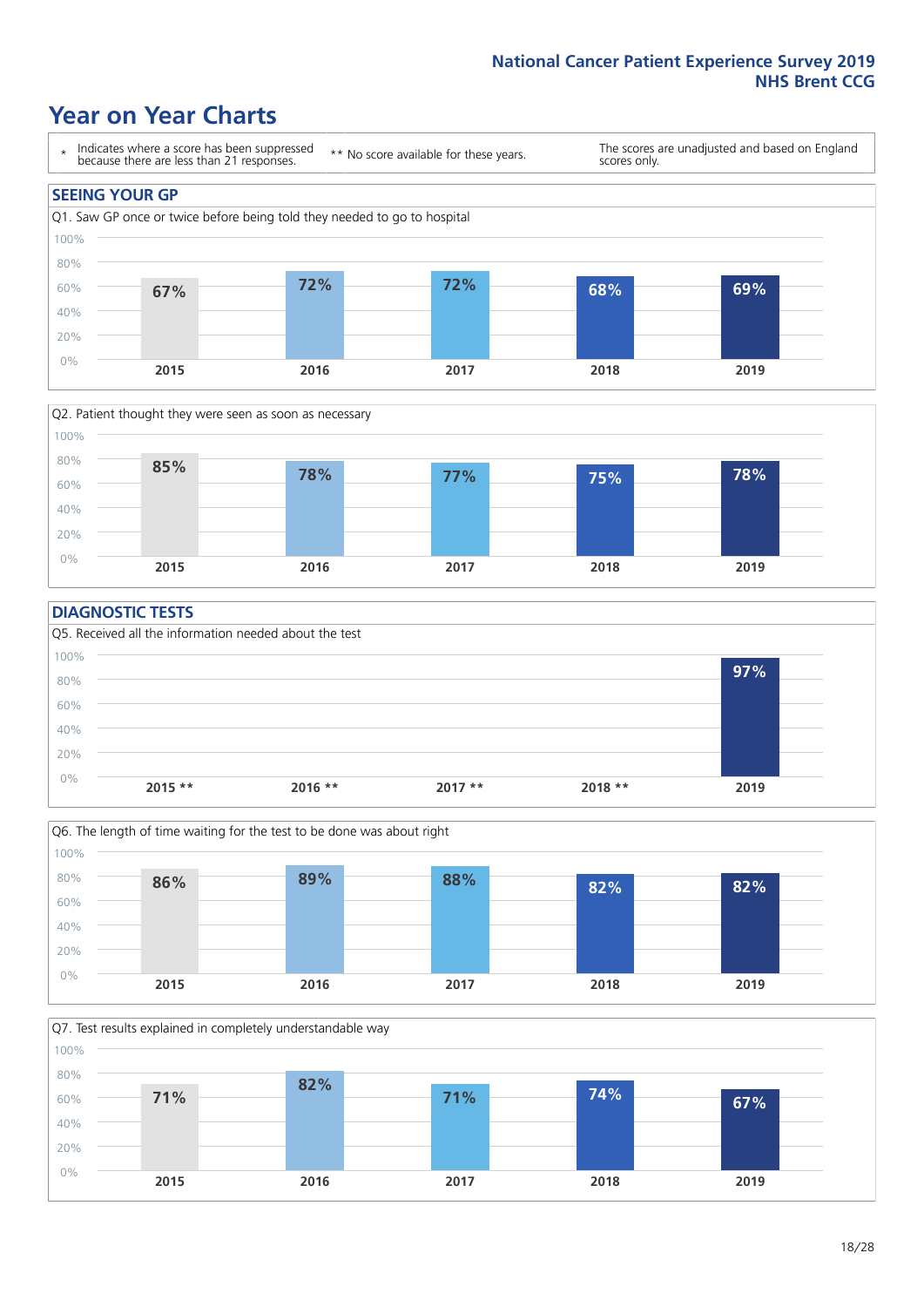### **Year on Year Charts**

\* Indicates where a score has been suppressed because there are less than 21 responses.

\*\* No score available for these years.

The scores are unadjusted and based on England scores only.









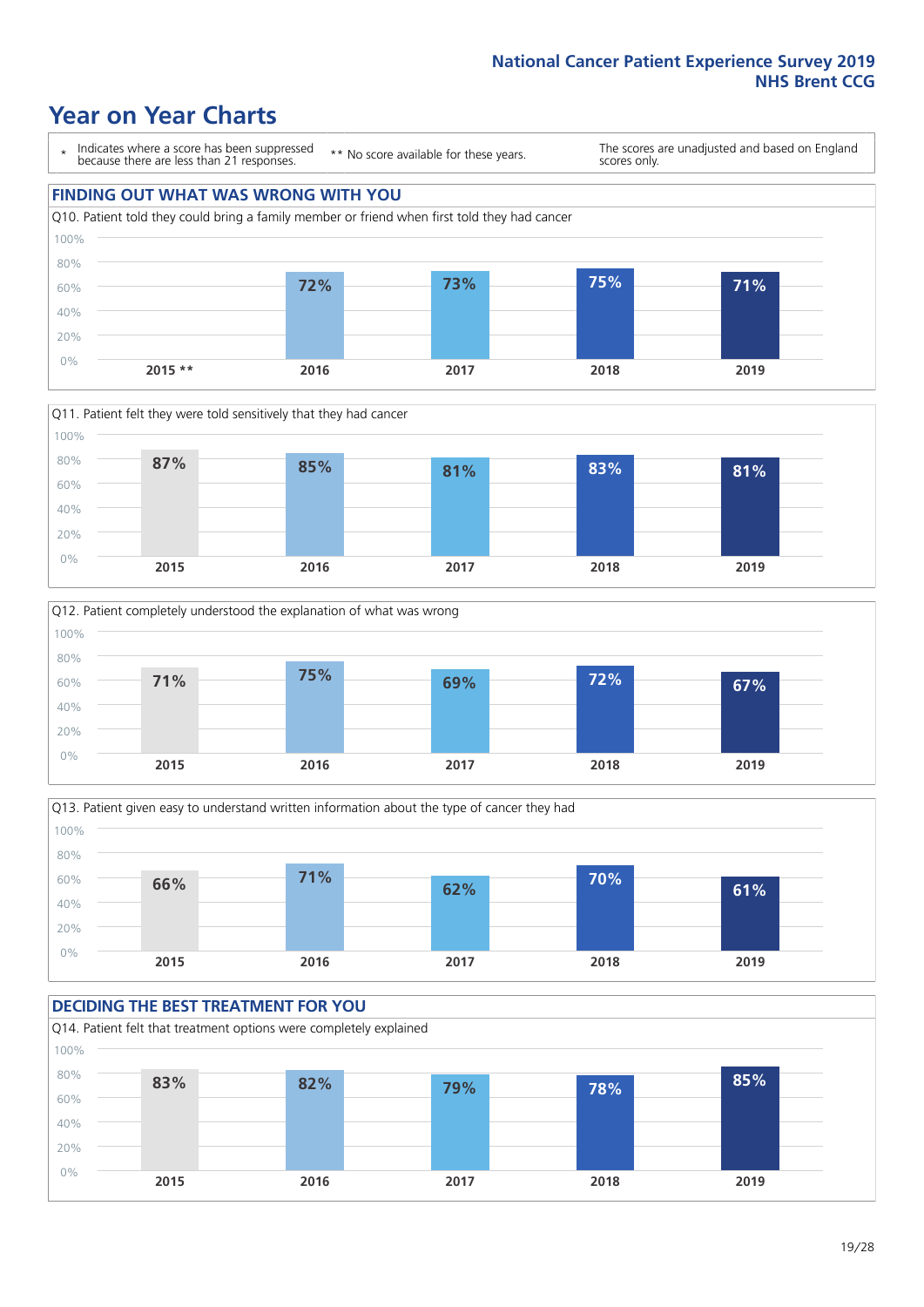### **Year on Year Charts**







Q18. Patient definitely involved as much as they wanted in decisions about care and treatment  $0%$ 20% 40% 60% 80% 100% **2015 \*\* 2016 \*\* 2017 \*\* 2018 \*\* 2019 78%**

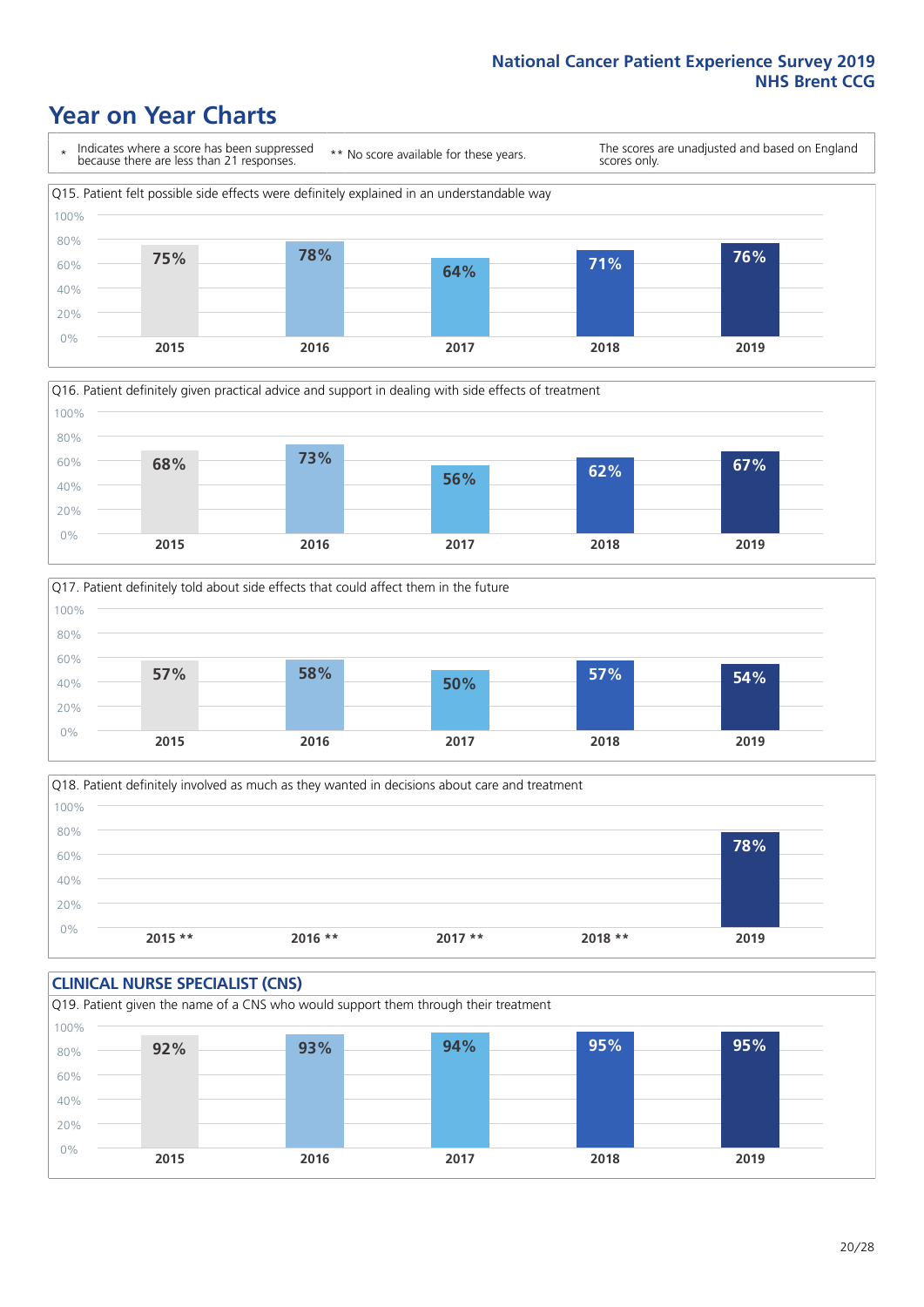### **Year on Year Charts**











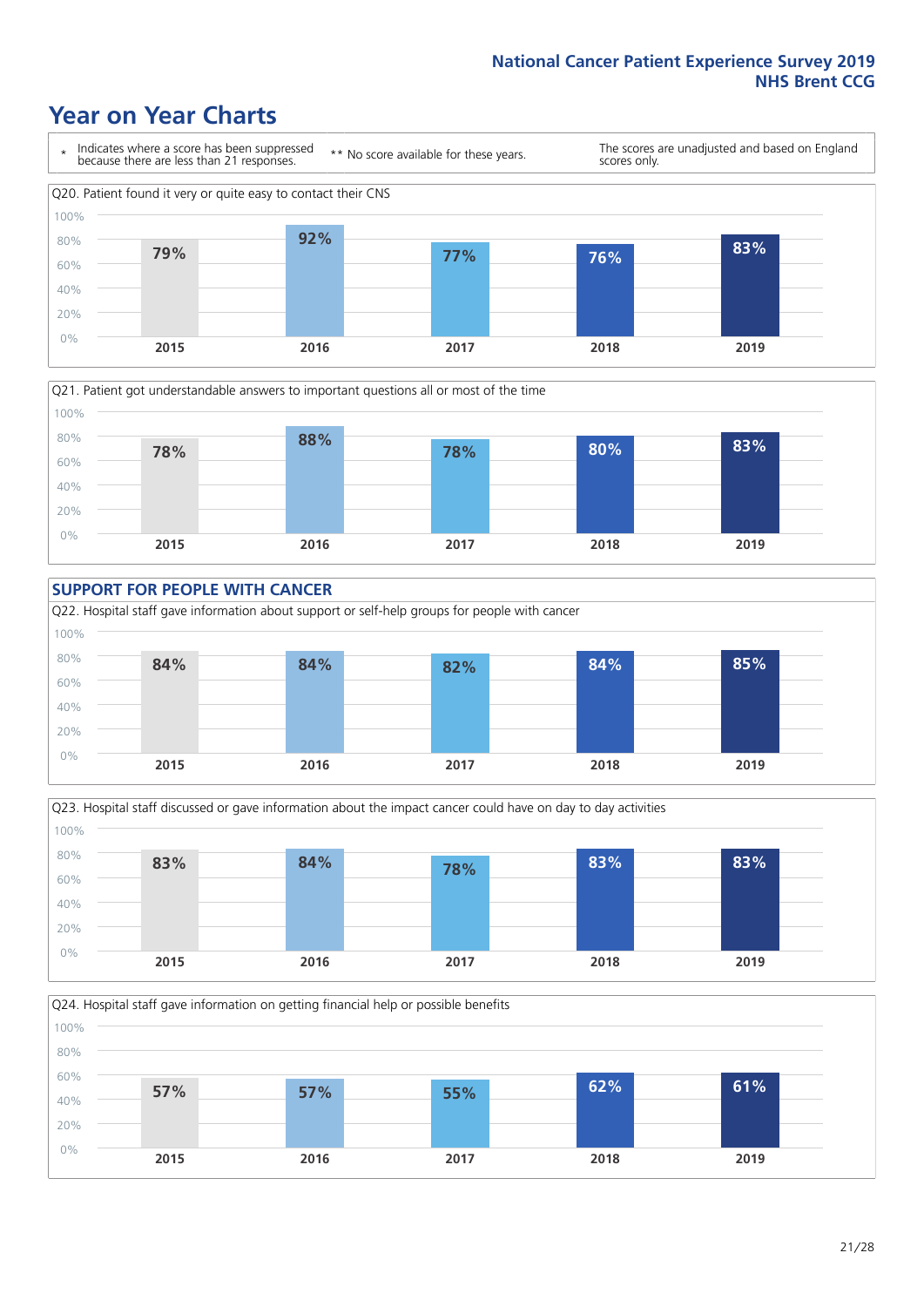### **Year on Year Charts**



#### **OPERATIONS**





#### **HOSPITAL CARE AS AN INPATIENT**



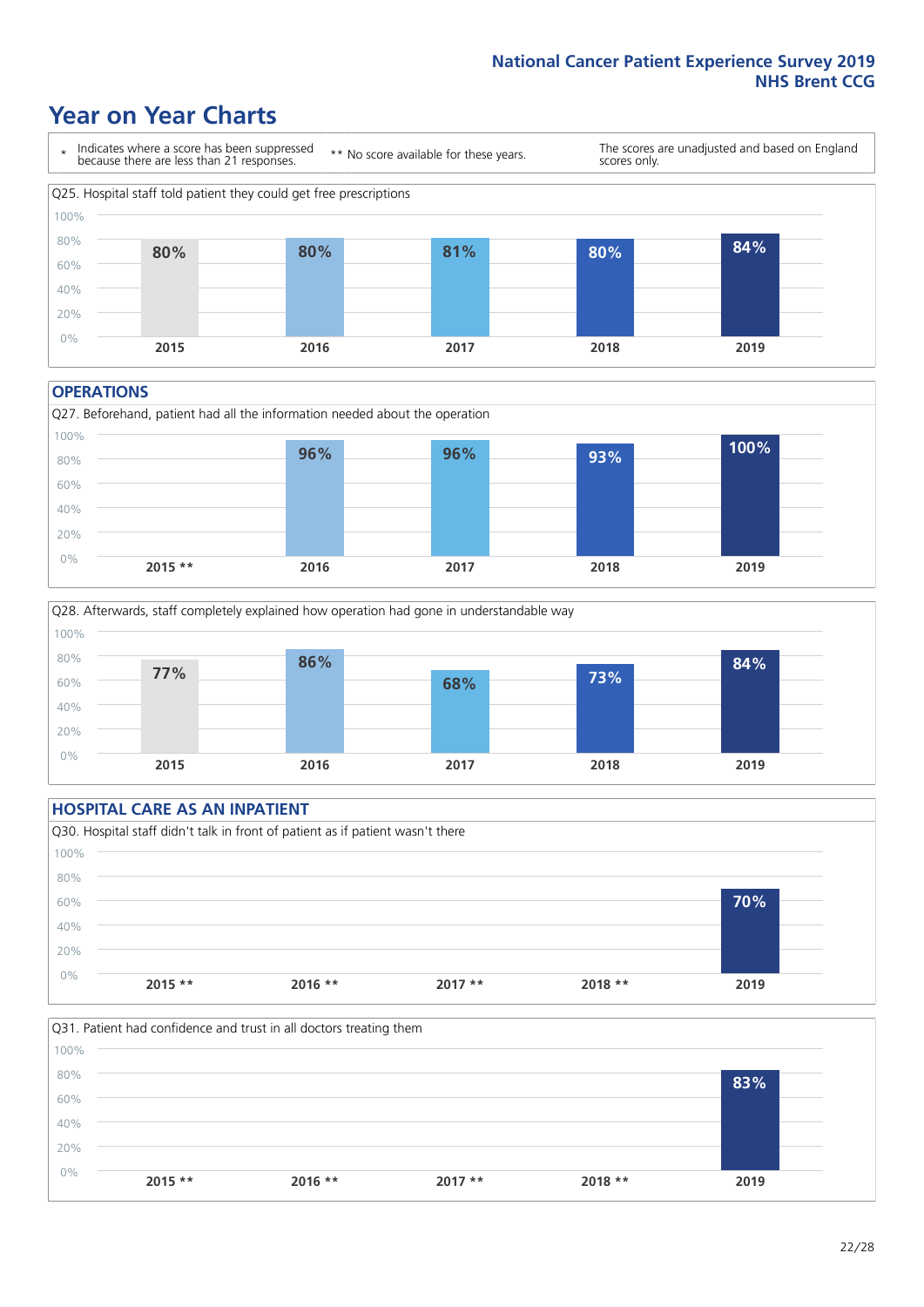### **Year on Year Charts**









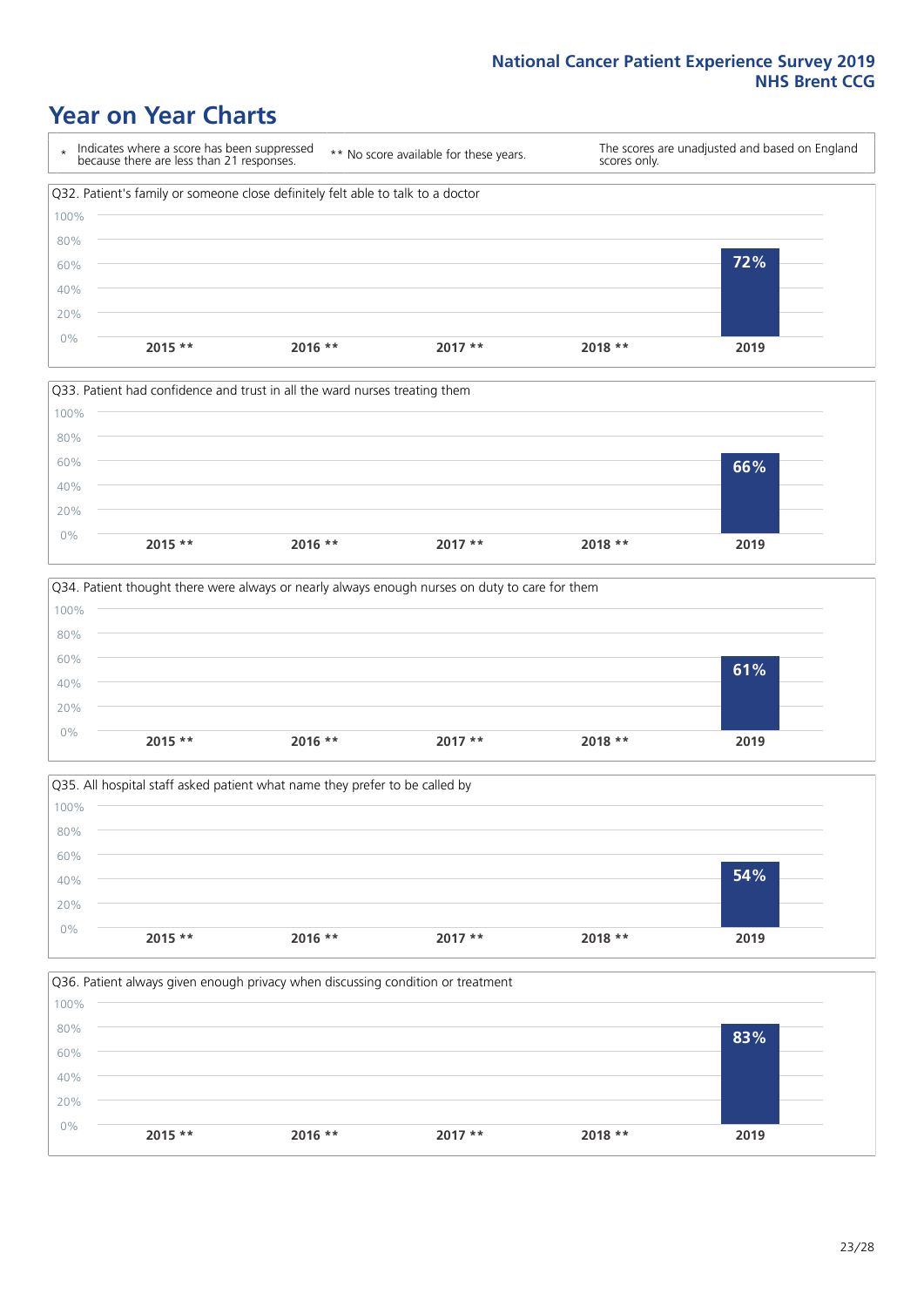### **Year on Year Charts**

\* Indicates where a score has been suppressed because there are less than 21 responses. \*\* No score available for these years. The scores are unadjusted and based on England scores only. Q37. Patient definitely found hospital staff to discuss worries or fears during their inpatient visit 0% 20% 40% 60% 80% 100% **2015 \*\* 2016 \*\* 2017 \*\* 2018 \*\* 2019 44%**







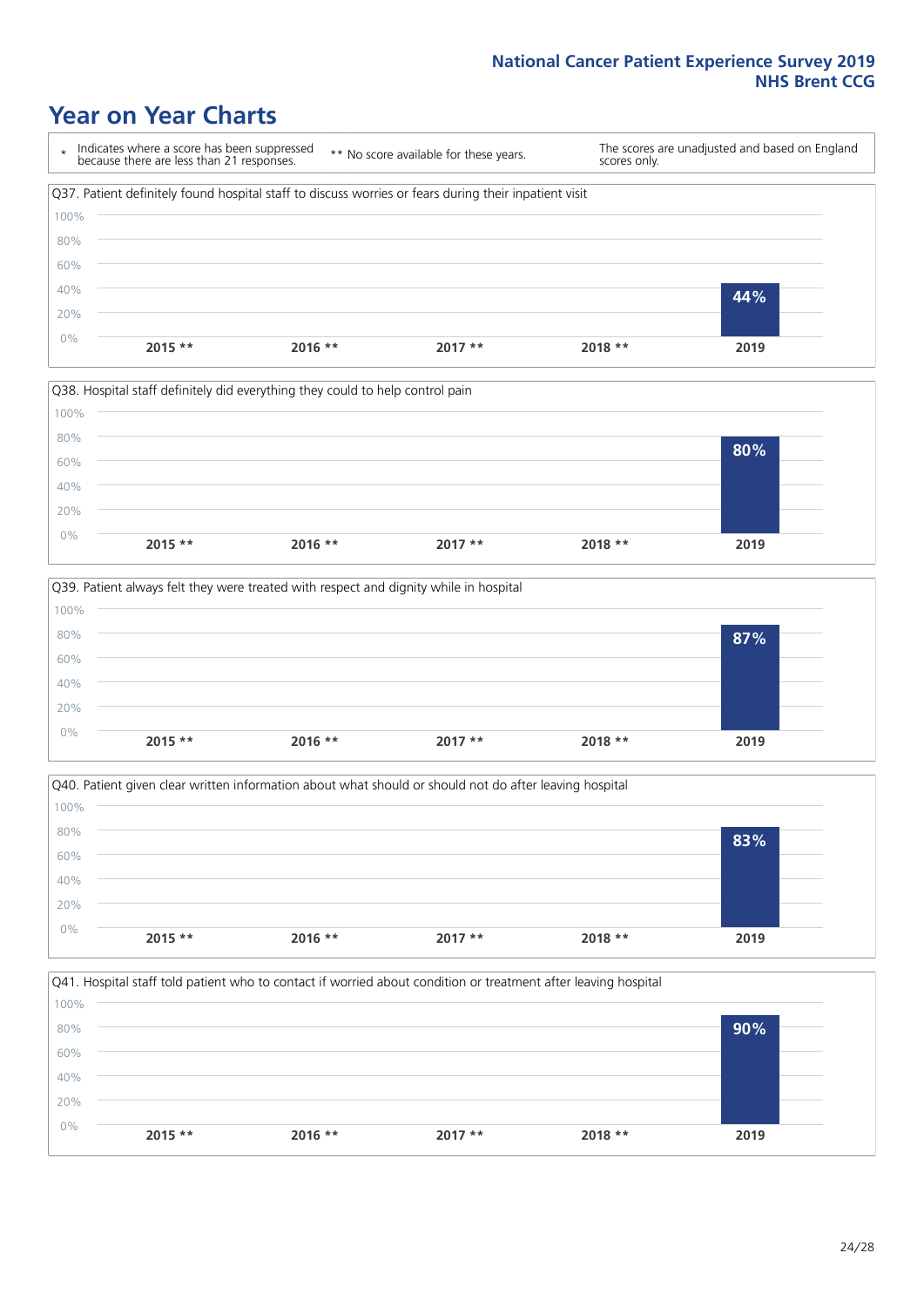### **Year on Year Charts**

\* Indicates where a score has been suppressed because there are less than 21 responses.

\*\* No score available for these years.

The scores are unadjusted and based on England scores only.

#### **HOSPITAL CARE AS A DAY PATIENT / OUTPATIENT**









Q49. Beforehand patient completely had all information needed about chemotherapy treatment 0% 20% 40% 60% 80% 100% **2015 2016 2017 2018 2019 85% 86% 81% 81% 86%**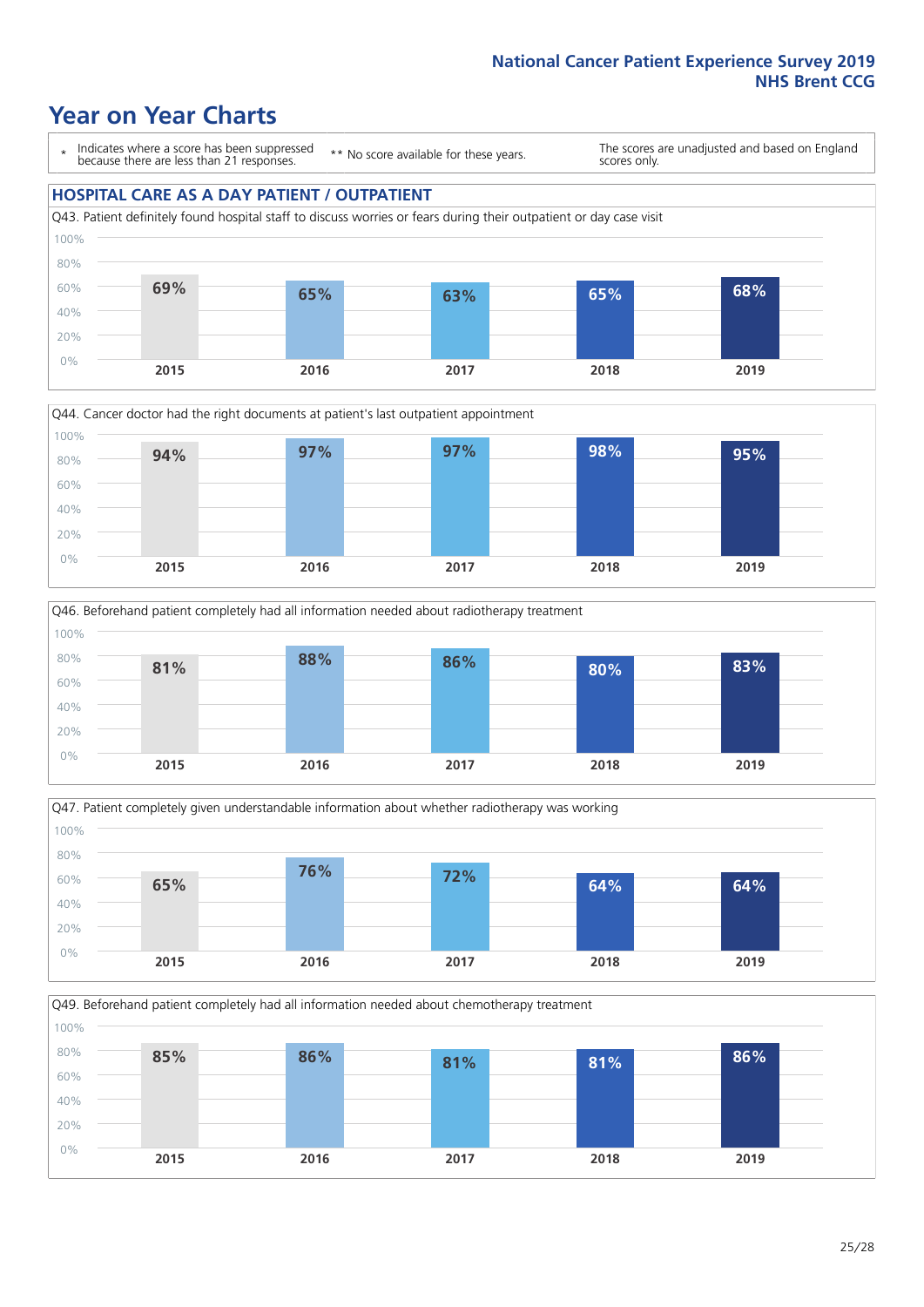### **Year on Year Charts**

\* Indicates where a score has been suppressed because there are less than 21 responses. \*\* No score available for these years. The scores are unadjusted and based on England scores only. Q50. Patient given enough information about whether chemotherapy was working in a completely understandable way 0% 20% 40% 60% 80% 100% **2015 2016 2017 2018 2019 72% 68% 65% 68% 64%**

#### **HOME CARE AND SUPPORT**







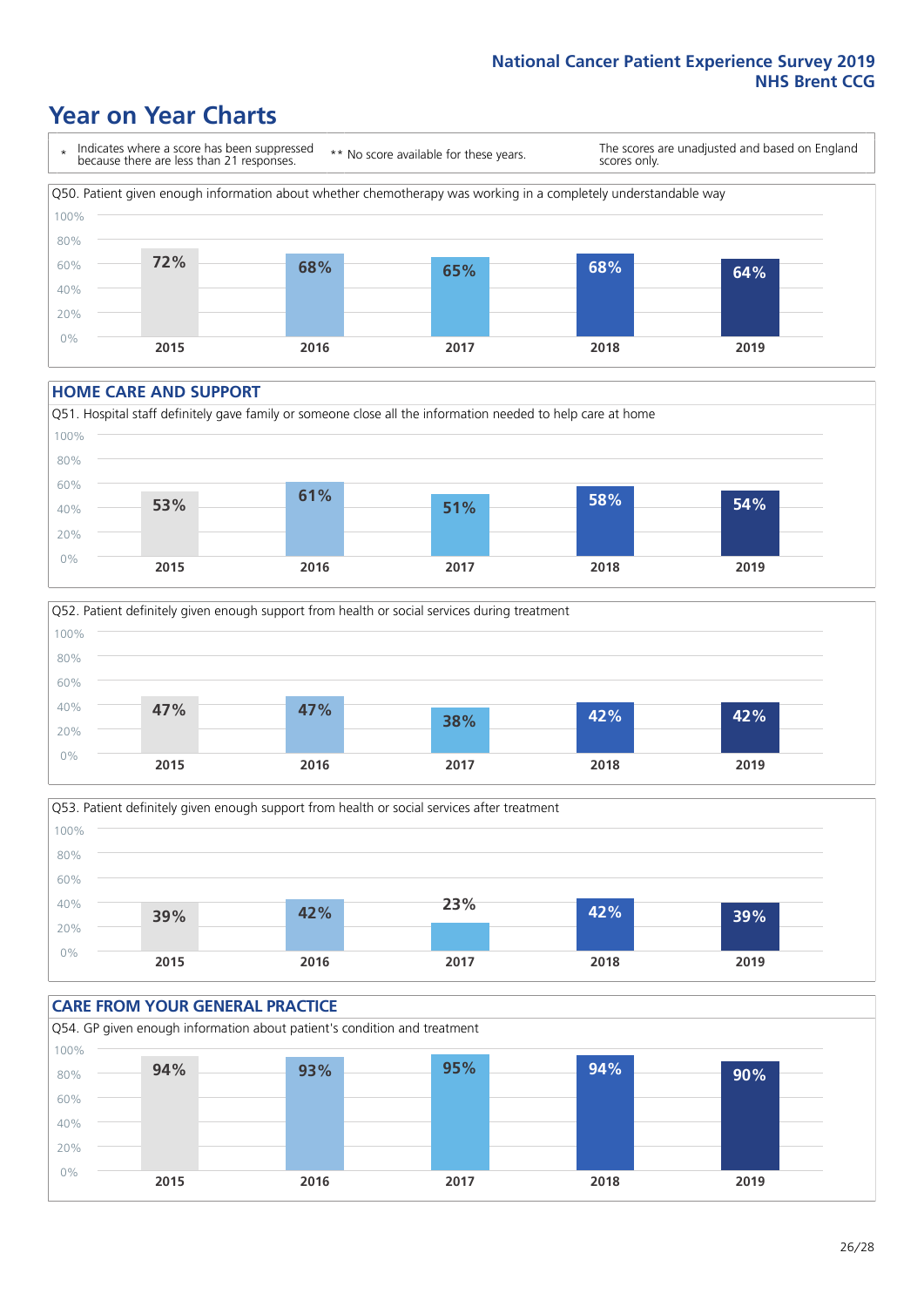### **Year on Year Charts**

\* Indicates where a score has been suppressed because there are less than 21 responses.

\*\* No score available for these years.

The scores are unadjusted and based on England scores only.



#### **YOUR OVERALL NHS CARE**







Q59. Patient felt length of time for attending clinics and appointments for cancer was about right